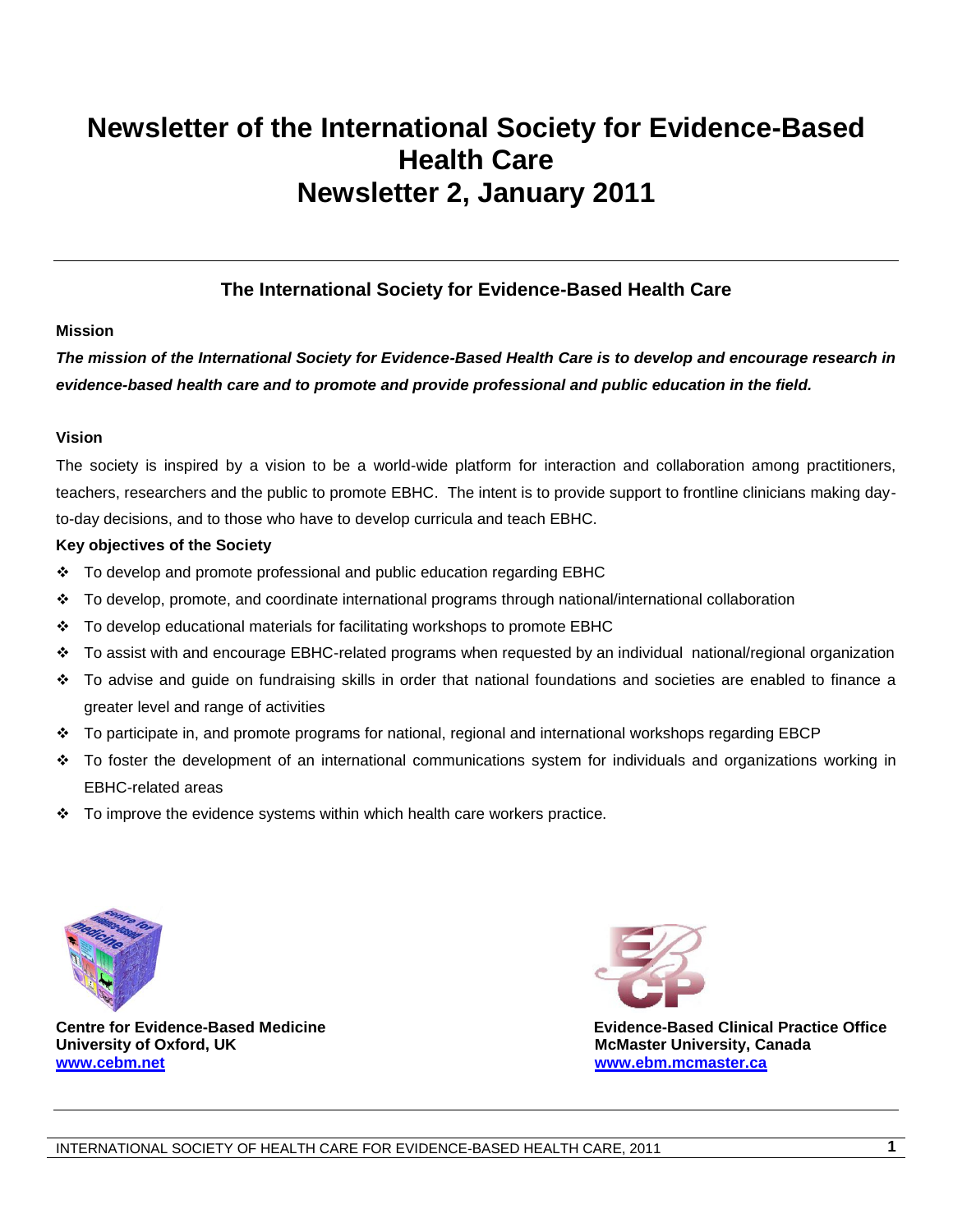## **TABLE OF CONTENTS**

### **EDITORIALS**

| Healthcare Information for All by 2015: Evidence-Based Health Care in Developing Countries3 |  |
|---------------------------------------------------------------------------------------------|--|
|                                                                                             |  |
|                                                                                             |  |
|                                                                                             |  |

### **TEACHING AND PRACTICE TIPS**

### **RESEARCH AND REVIEWS**

### **RESOURCE REVIEWS**

### **REGIONAL REPORTS**

| An Asia-Europe Collaboration in Clinical Epidemiology and Evidence Based Medicine 17 |  |
|--------------------------------------------------------------------------------------|--|
|                                                                                      |  |

## **WORKSHOPS AND CONFERENCES**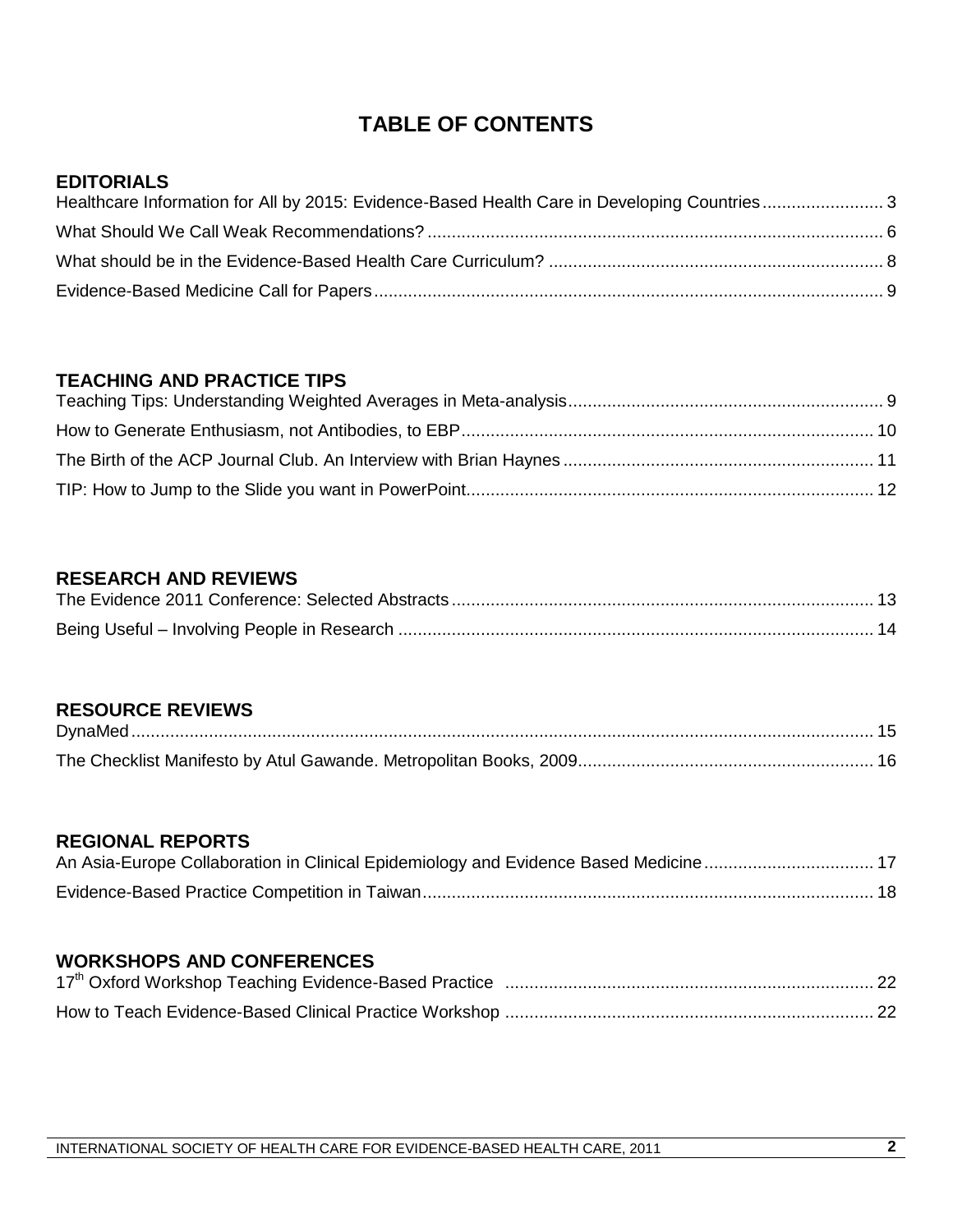## **EDITORIALS**

## **Healthcare Information for All by 2015: Evidence-Based Health Care in developing countries.**

### **Dr Neil Pakenham-Walsh**

Co-director, Global Healthcare Information Network

**Summary:** This is the first of two editorials. My aim is twofold. First, to raise awareness among proponents of Evidence Based Health Care (EBHC) about the pervasive lack of access to relevant, reliable healthcare information in developing countries, with particular reference to EBHC. This editorial focuses on the information needs of healthcare providers in low-income countries, with an emphasis on the role of researchers, systematic reviewers, and EBM practitioners and trainers - and how you can contribute. Second, to encourage you to join a large, thriving global email forum - Healthcare Information For All by 2015 - to explore these issues further over the coming weeks and months. We shall aim to synthesise these discussions into a second editorial in this publication, to be published later in 2011. This would provide perspectives from different stakeholder groups on possible ways to empower healthcare providers to deliver safer, more effective care, and progressively to adopt the "conscientious, explicit and judicious use of current best evidence in making decisions about the care of individual patients<sup>7</sup>.

*'Wherever health care is provided and used, it is essential to know which interventions work, which do not work, and which are likely to be harmful. This is especially important in situations where health problems are severe and the scarcity of resources makes it vital that they are not wasted.' <sup>1</sup>*

All healthcare providers - from parents in a rural village to medical specialists in a national hospital - need access to relevant [see Box, below], reliable healthcare information to prevent, diagnose and manage disease and injury, and to reduce avoidable suffering and

 1 Sackett DL et al. Evidence-based medicine: what it is and what it isn"t. BMJ 1996; 312 : 71 (Published 13 January 1996) [www.bmj.com/content/312/7023/71.full](http://www.bmj.com/content/312/7023/71.full)

premature death. In developing countries there continues to be a low level of availability of such information, especially for those working in primary care and small district hospitals. Such health workers are further disadvantaged in that many or all of their basic needs are unmet. These have been described by the current author with the acronym SEISMIC: Skills, Equipment, Information, Structural support, Medicines, Incentives, Communication facilities<sup>2</sup>. As a result, clinicians are disempowered from providing the care they were trained to provide. This results in chronic and progressive disillusionment and demotivation for the healthcare provider. This disempowerment is tragic for healthcare providers individually and professionally, dangerous and potentially lethal to their patients, detrimental to the public health, and a major barrier to achieving the Millennium Development Goals: "The only route to reaching the Health MDGs is through the health worker: there are no shortcuts."<sup>3</sup>

Box: "Relevant" information is appropriate to the language and educational level of the user, as well as his or her geographical, epidemiological, and sociocultural context; it is presented in a style and format (e.g. book, CD-ROM, website, voice) that is appropriate to the needs of the user at the time it is needed. Relevant information is appropriate to the available level of resources - if it is not actionable it is not relevant.

A recent (non-systematic) review of the information needs of health workers in developing countries, with a focus on Africa, concluded "The studies suggest a gross lack of knowledge about the basics on how to diagnose and manage common diseases, going right across the health workforce and often associated with suboptimal, ineffective and dangerous health care practices.<sup>4</sup>

 $\overline{a}$ 

[http://www.thelancet.com/journals/lancet/article/PIIS014](http://www.thelancet.com/journals/lancet/article/PIIS0140-6736(04)17482-5/fulltext) [0-6736\(04\)17482-5/fulltext](http://www.thelancet.com/journals/lancet/article/PIIS0140-6736(04)17482-5/fulltext)

 $2$  Pakenham-Walsh, NM. Meeting the needs of healthcare providers. id21 Viewpoint. <http://www.eldis.org/id21ext/Pakenham-Walshfeb08.html>

 $3$  Chen L et al. Human resources for health: overcoming the crisis. *The Lancet*, Volume 364, Issue 9449, Pages 1984-1990.

<sup>&</sup>lt;sup>4</sup> Pakenham-Walsh N & Bukachi F. Information needs of health care workers in developing countries: a literature review with a focus on Africa. Human Resources for Health 2009, 7:30doi:10.1186/1478-4491-7-30 <http://www.human-resources-health.com/content/7/1/30>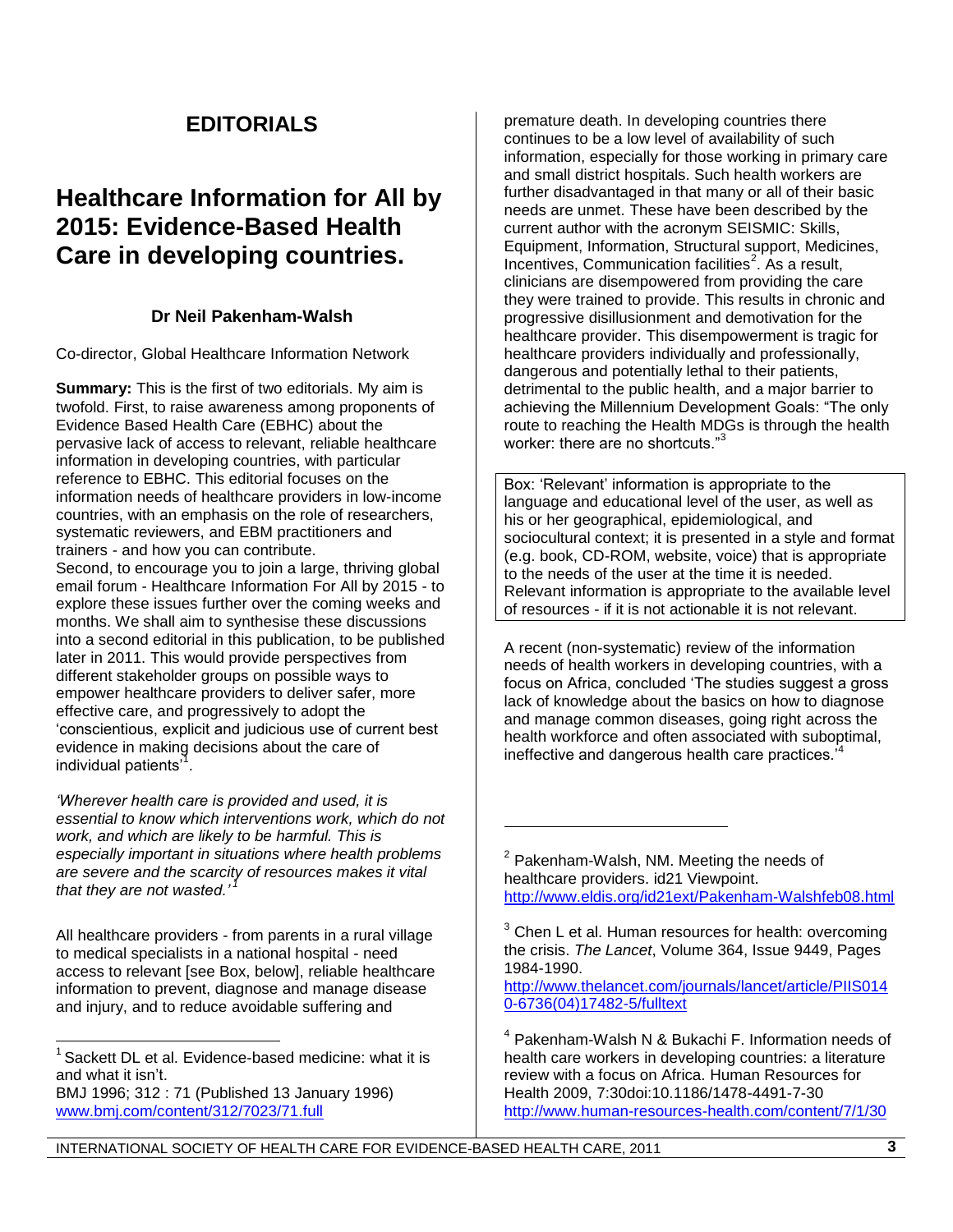The deficiencies in knowledge and care are not primarily about decisions that rely on direct access to systematic reviews. They are far more fundamental. For example:

**4 in 10 mothers in India believed that they should** *withhold* **fluids if their baby develops diarrhoea<sup>5</sup>** (worldwide, 1.8 million children die every year from dehydration due to diarrhoea).

**3 in 4 doctors caring for sick children in district hospitals** in Bangladesh, Dominican Republic, Ethiopia, Indonesia, Philippines, Tanzania, and Uganda had poor basic knowledge of leading causes of child death such as childhood pneumonia, severe malnutrition, and sepsis.<sup>6</sup>

**4 in 10 family doctors** in Pakistan used *tranquilisers* as their first-line treatment for hypertension.<sup>7</sup>

**7 in 10 children with malaria treated at home are mismanaged**, contributing to 2000 deaths every day in Africa alone.<sup>8</sup>

#### **7 in 10 women giving birth in health facilities in Africa and South Asia were incorrectly**

**managed** during the 3rd stage of labour, predisposing them to postpartum haemorrhage. PPH kills more than 500 young women every day in the developing world. $9$ 

**More than half of patients** attending primary health centres in India were incorrectly prescribed a **harmful** treatment. <sup>10</sup>

What can be done to address these problems? Part of the solution is to ensure that healthcare providers have access to relevant, reliable information. How? There is clearly no single solution; meeting the information needs of different cadres of healthcare provider requires a

countries. *Lancet* 2001;357(9250):106-10

 $\overline{a}$ 

 $7$  Jafar TH et al. General practitioners' approach to hypertension in urban Pakistan: disturbing trends in practice. *Circulation* 2005;111(10):1278-83.

 $8$  Mozumder P & Marathe A. Role of information and communication networks in malaria survival. *Malaria Journal* 2007;6:136

 $9$  Stanton C et al. Use of active management of the third stage of labour in seven developing countries. *WHO Bulletin* 2009;87:207-215

[India Development Policy Review, 2006](http://siteresources.worldbank.org/SOUTHASIAEXT/Resources/DPR_overview.pdf)

combination of approaches. Whether or not these approaches deliver "the right information to the right person at the right time' is dependent on a complex global system of diverse stakeholders - policymakers, researchers, publishers, systematic reviewers, guideline developers, producers of secondary reference and learning materials, information technologists, librarians, trainers and frontline healthcare providers.

The way I have listed the stakeholders above reflects the current prevalent paradigm, whereby evidence is "pushed" into practice. An alternative paradigm is to put the information needs - actual and perceived - at both the starting point and the centre of all our efforts - our priority therefore is to engage, listen to, and develop a collective understanding of needs and how to meet those needs. As in any system, it is imperative to identify barriers and drivers in the production, availability and use of evidence-based information, which in turn requires an understanding of processes at all stages in the knowledge cycle. There is a growing consensus that the various stakeholders are interdependent but are disconnected, and it is largely for this reason that the system is not working and healthcare providers remain uninformed.<sup>11</sup>

The global campaign and learning network "Healthcare Information For All by 2015" aims to mobilise all stakeholders together around the central purpose of understanding the information needs of frontline healthcare providers, and ways to more effectively meet those needs. It uses an innovative strategy based on communication, understanding and advocacy, underpinnned by a unique, value-added approach called Reader-Focused Moderation"<sup>12</sup>. More than 5000 professionals are involved, interacting on three email forums: HIFA2015, CHILD2015, and HIFA-Portuguese (in collaboration with the WHO initiative, ePORTUGUESe). We have also recently (October 2010) launched a fourth forum in collaboration with EVIPNet, the Evidence for Informed Policy Network at WHO. HIFA-EVIPNet-French focuses on the information needs of policymakers in French speaking countries.

Evidence-based health care is as important, if not more so, in low-resource settings as it is in high-tech

 $11$  Godlee F et al. Can we achieve health information for all by 2015? Lancet 2004;364(9430):295-300 & [http://www.lancet.com/journals/lancet/article/PIIS0140-](http://www.lancet.com/journals/lancet/article/PIIS0140-6736(04)16681-6/fulltext) [6736\(04\)16681-6/fulltext](http://www.lancet.com/journals/lancet/article/PIIS0140-6736(04)16681-6/fulltext)

 $12$  Pakenham-Walsh N. Healthcare Information for All by 2015: a community of purpose facilitated by Reader-Focused Moderation. Knowledge Management for Development Journal, Vol 3, No 1 (2007) <http://journal.km4dev.org/index.php/km4dj/article/view/96>

INTERNATIONAL SOCIETY OF HEALTH CARE FOR EVIDENCE-BASED HEALTH CARE, 2011 **4**

 $\overline{a}$ 

 $5$  Wadhwani N. An integrated approach to reduce childhood mortality and morbidity due to diarrhoea and dehydration. http://hetv.org/india/mh/plan/hetvplan.pdf

 $6$  Nolan T et al. Quality of hospital care for seriously ill children in less-developed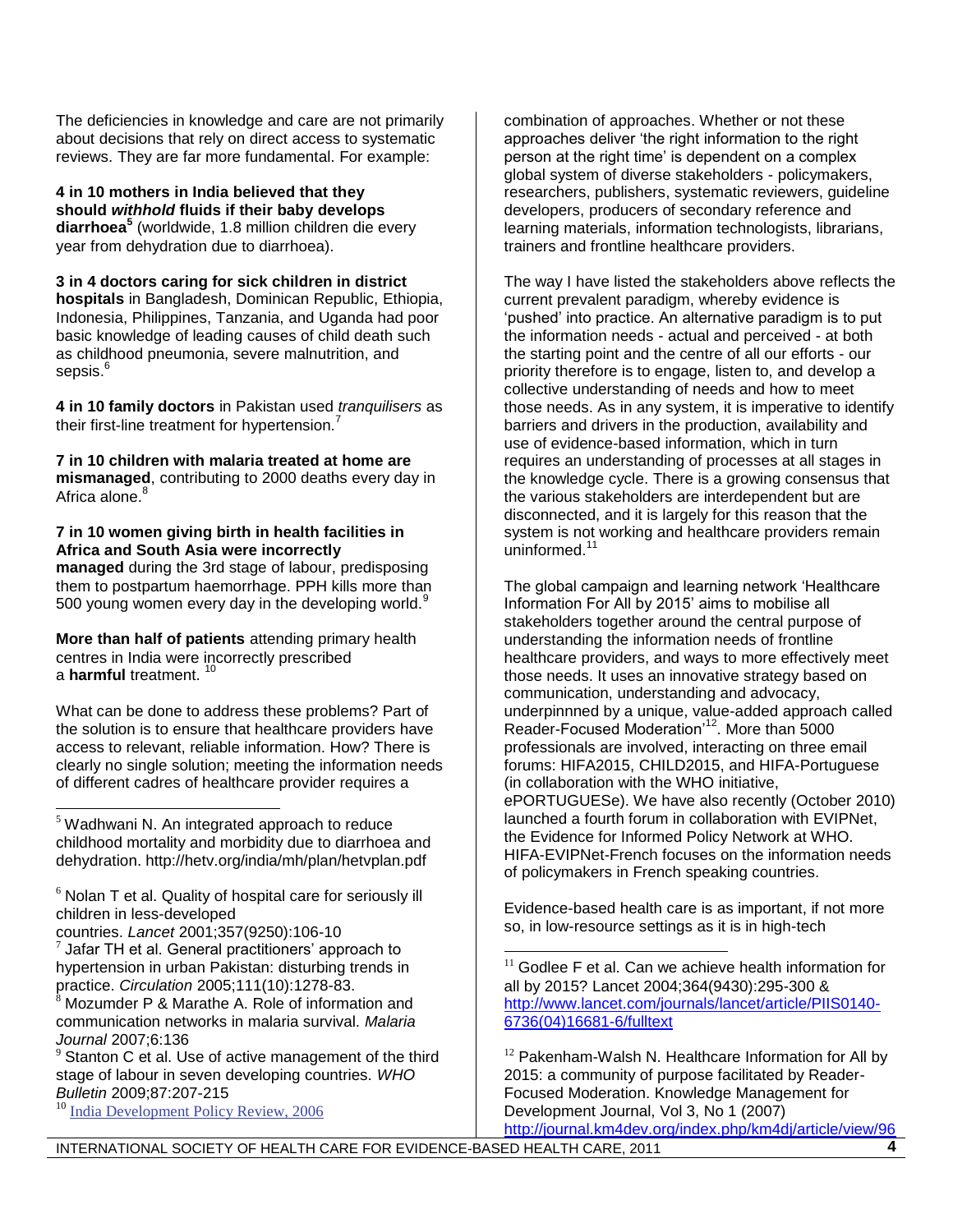environments. Chinnock et al have outlined many of the issues in their open-access paper: "Is Evidence-Based Medicine Relevant to the Developing World? $2^2$  (see Box)

#### **Reasons Why the Relevance Is Limited (from Chinnock et al)**

- 'Most of the reviews produced to date address health conditions that are priorities in the developed world' - 'The authors of systematic reviews seem, by and large, to prefer to take on the task of assessing the evidence for more recent (and generally more expensive) technologies.'

- 'Systematic reviews are based largely on research that has been done in rich countries.'

- 'The difficulties of conducting randomized controlled trials in resource-poor situations result in the exclusion of many developing country studies.'

- 'Practitioners in low-income countries have questioned the "transferability" of evidence derived from studies conducted in richer nations'

- 'Features of the typical health care experience of a patient living in the developing world [are very different] as compared with features of the typical health care experience of a patient in a clinical trial in a developed country.'

#### **What Can Be Done?**

- 'The writers of systematic reviews... need to find ways to make a good product better, and we must do more to make sure that people in the majority world are able to access the reviews that are published.'

- 'How can we involve more people from developing countries in the writing and peer reviewing of systematic reviews?'

- 'How can we get more reviews written on (a) health problems that are priorities, and (b) interventions that are affordable and feasible in the majority world?'

- 'Should reviews focus on specific contexts in relation to the location of the condition and the delivery of the intervention?'

- 'How can we encourage reviewers to look at conditions/interventions globally, and not just as they affect the United States and Western Europe?'

- 'How can we make it easier to find and review data from research done in developing countries?'

- 'Should reviewers be encouraged to consider whether heterogeneity between study results might be due to differences in underlying resources?'

- 'Should conclusions address whether any recommendations apply everywhere, or just in settings similar to those in which the included studies were done? Or is this beyond the recommendations of a review?'

- Should reviews be circulated as they are, or should they be seen 'merely a stage in the production of more accessible evidence-based health information materials?'

- 'What proportion of reviews are relevant to health care in low-resource settings? Are evidence-based sources used to set policy in different countries? How widely are the Cochrane Library and/or Cochrane reviews used by health care workers, and what are the barriers to use? How widely are these resources used by other people involved in decisions about health care, including patients, their carers, and policy makers? Has the use of Cochrane evidence influenced practice? What do these users and potential users think would make reviews more useful?'

We invite you to join HIFA2015 or one of its sister forums to explore these and other issues further and to identify ways to empower healthcare providers to deliver EBHC. To join, see [www.hifa2015.org](http://www.hifa2015.org/)

*Join HIFA2015 and CHILD2015 - send your name, organisation and brief description of your professional interests to hifa2015-admin@dgroups.org and child2015-admin@dgroups.org (or direct to Neil PW at*  [neil.pakenham-walsh@ghi-net.org](mailto:neil.pakenham-walsh@ghi-net.org) )

*"Healthcare Information For All by 2015: By 2015, every person worldwide will have access to an informed healthcare provider"*

With thanks to our 2010 financial supporters: British Medical Association, International Child Health Group (Royal College of Paediatrics and Child Health), Network for Information and Digital Access, Rockefeller Foundation (M&E), Royal College of Midwives, Royal College of Nursing, and TRIP Database

### **Dr Neil Pakenham-Walsh** MB,BS, DCH, DRCOG

Coordinator, HIFA2015 Co-director, Global Healthcare Information Network 16 Woodfield Drive Charlbury, Oxfordshire OX7 3SE, UK Tel: +44 (0)1608 811338 Email: [neil.pakenham-walsh@ghi-net.org](mailto:neil.pakenham-walsh@ghi-net.org) **HIFA2015:** *[http://www.hifa2015.org](http://www.hifa2015.org/)*

INTERNATIONAL SOCIETY OF HEALTH CARE FOR EVIDENCE-BASED HEALTH CARE, 2011 **5**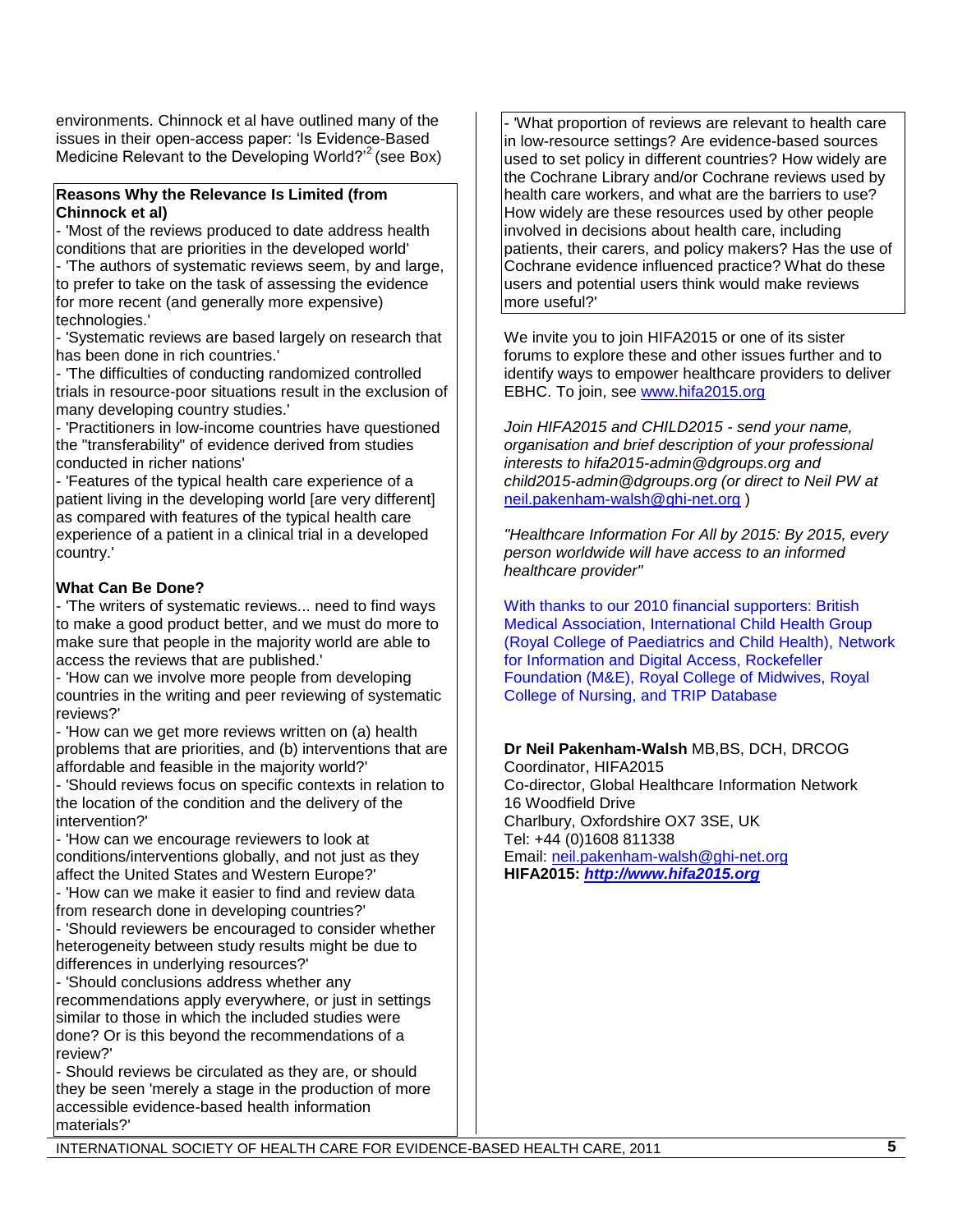## **What should we call weak recommendations?**

### <sup>1</sup>**Lee Yee Chong,** <sup>2</sup>**Mona Nasser, and** <sup>3</sup>**Paul Glasziou for the GRADE e-list discussants.**

<sup>1</sup>Senior Research Fellow National Clinical Guideline **Centre** 

<sup>2</sup>Research Associate Department of Health Information, German Institute for Quality & Efficiency in Health Care  $3$ Director Centre for Research in Evidence-Based Practice Bond University

Currently  $\mathsf{GRADE}^1$  classifies the quality of evidence as very low, low, moderate, or high and the strength of recommendations as weak or strong. Strong recommendations are usually provided in circumstances that the panel is confident that the desirable consequences are greater than the undesirable ones; weak recommendation are provided when the panel is less confident about this balance<sup>2</sup>. In the latter cases, the assumption is that many informed patients would follow the recommendation but a number of them would not.

Although it is expected that practitioners would always involve patients in making decision about their own health, this has greater importance for weak recommendation and practitioners are encouraged to take more consideration of its conditional aspects and spent more time to understand the patient circumstances and values and preferences to arrive on a "shared decision" about the preferred treatment (Andrews 2010). The factors that affect the strength of recommendations are quality of evidence, uncertainty about the balance between desirable and undesirable effects, uncertainty or variability in values and preferences and uncertainty about whether the intervention represents a wise use of resources<sup>1</sup>

Because many people find the term "weak" inappropriate or distasteful, there have been discussions about developing an alternative such as using "conditional". For example, Jeff Andrews suggested: "... the term 'weak' has many detractors in the user-world (guideline producers, clinicians, patients)" and suggested conditional was a reasonable alternative term.

Other options have been suggested, but weak and conditional are the main contenders, but there are other contenders such as "qualified" and "discretionary". Tara Horvath pointed out the historical development of the means of these words: "weak descends from the Proto-Indo-European (PIE) base of "weik-", or "to bend." Although by 1300 in Old Norse the cognate "veikr" had the sense of "not strong," the Old High German "weih" and the the Old English "wac" conveyed "pliable," "soft,"

"yielding." There are connotations in literary usage from the late 14th century onward of "lacking authority," "lacking moral strength," as well as, of course, the meaning we intend of "not strong." In contrast, "conditional," is from PIE "kom-" ("beside," "nearby") and "deik-" (to point out). It came down to Latin as "condicere" ("to speak together") and "condicionem" ("an agreement," a proviso," "a stipulation"). A clear problem is that the "not strong" recommendations involve some of the meanings of both weak and conditional.

#### **Why two strengths of recommendation?**

The split into two strengths is arbitrary. As Kameshwar Prasad pointed out: "Ultimately, everything is grey, rather than black and white", but we also need to keep the classification simple. Not all recommendations have equal strength though, and Jeff Andrews suggest that "Weak recommendations are linked to greater importance and consideration of conditional aspects more time is spent on this during the decision-making process". So "weak" is a signal to use added consideration in application.

#### **What makes a Recommendation not "strong"?**

Several things influence whether a recommendation is strong or weak: quality, effect size, cost, values and preferences, local applicability and that conditional applies only to the last few. An example of local applicability where "on evidence and patients' preferences, a guideline may strongly recommend 'coiling' of a saccular cerebral artery aneurysm, instead of 'clipping'. The evidence is strong, and most patients would like to avoid cranial surgery. However, there may not be any expert to do coiling in the health care facility, in the vicinity (or even in the country). Therefore, the recommendation, even though strong, may not be applicable." The factors might be set out as in the Table below, with an indication of how well the terms might suggest these factors.

| Factor             | Weak | Conditional,<br><b>Discretionary</b> | <b>Advisable</b> | <b>Oualified</b> |
|--------------------|------|--------------------------------------|------------------|------------------|
| Quality            |      |                                      |                  |                  |
| <b>Effect Size</b> |      |                                      |                  |                  |
| Cost               |      |                                      |                  |                  |
| Values             |      |                                      |                  |                  |
| Preferences        |      |                                      |                  |                  |

#### **Does choice of word influence consequences or implementation of recommendation?**

The interpretations of both "weak" and "conditional" were very similar from the implementation point of view. The sense of "uncertainty" was interpreted as implying that "one should learn more about it" or "discuss" before taking actions because this is "not straight forward". "I should better look", "let"s talk about it", "only if the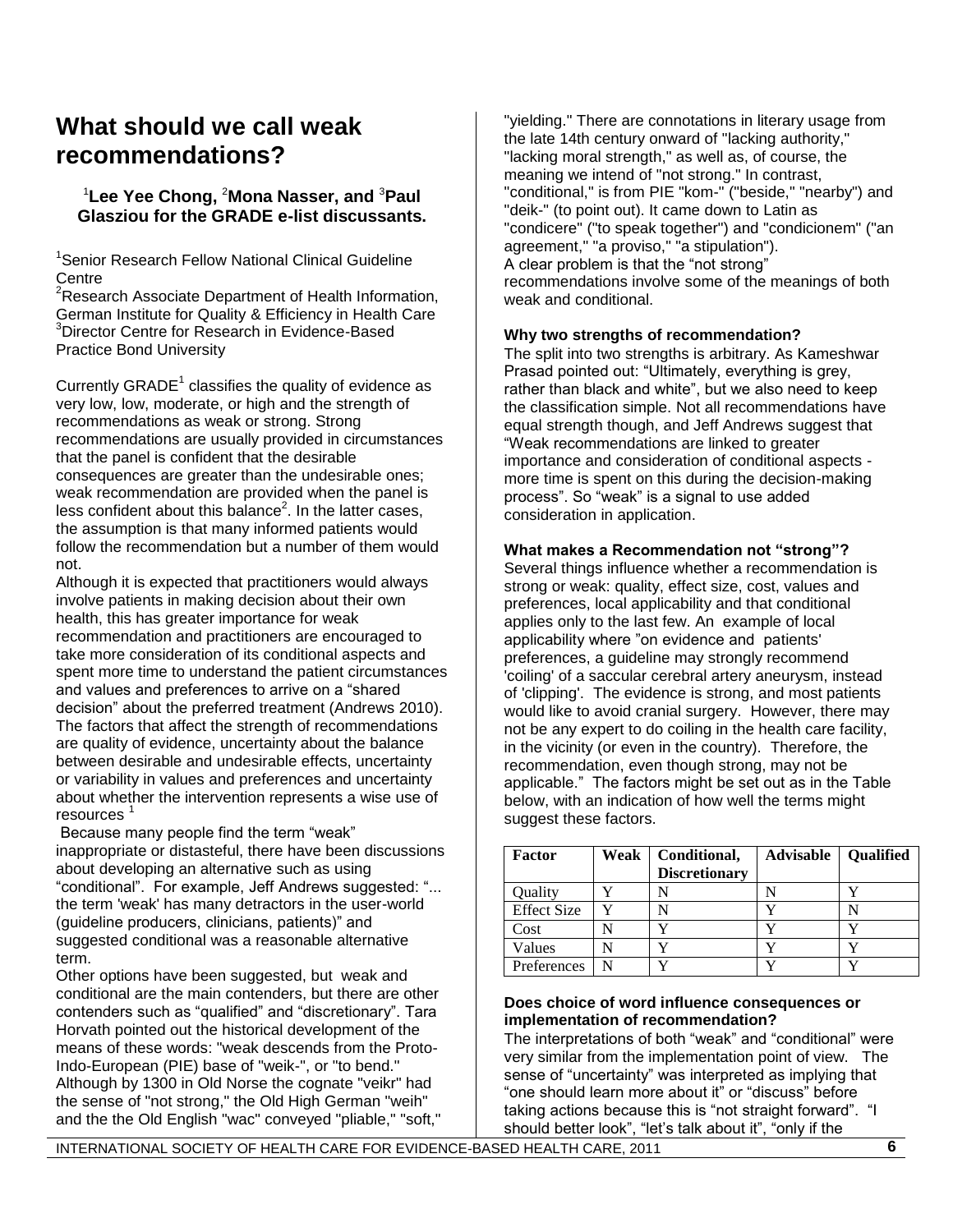stipulation is clear". Therefore, it was felt that question are asked before implementing the recommendation: "what are the patient preferences?", "what are these conditions that I should be paying attention to, to determine the subgroup of patients/individuals that would benefit from this recommendation" .

#### **Is one word preferred to another?**

It was interesting to note that although the limitations of "weak" were widely pointed out, most of the respondents still expressed a preference for "weak". Reasons include:

- Some discussants believe that all recommendations are conditional
- Conditional is not representative of situations where evidence quality is very poor ( high uncertainty)
- Preferable to have the same descriptive pair (weakstrong is a pair, but unconditional –conditional an unlikely pair)
- Conditional "too loaded" with meaning s to be applied to weak recommendations
- Likely to cause confusion

There are many though, who found both terms acceptable – "just a change of label". It was also pointed out that using "conditional" instead of "weak" may overcome some of the limitations of "weak" such as reluctance of making "weak" recommendations and ignored in implementations. Conditional also describe the "cause" for "weak" recommendation and just the implication of "weak" recommendations. Those who preferred "conditional" pointed out some potential advantages. A "conditional" recommendation sends a clearer signal that the user should think "what are these conditions that I should be paying attention to, to determine the subgroup of patients/individuals that would benefit from this recommendation".

#### **What are the options?**

The GRADE members have suggested a number of options. First, is using conditional instead of weak, or using both weak and conditional depending on the reason for being "not strong".

Other suggestions were:

- 1. Using a graphical method using up or down arrows (Regina Kunz)
- 2. Using "advise" and "recommended" instead of "weak" and "strong" recommendation respectively (Joseph Watine) which Robin Harbour supported, but Hans de Beer suggested that may not work well in other languages such as Dutch, and proposed.
- 3. Drop BOTH words, and use Strong Recommendation and Recommendation.
- 4. Drop weak and strong, and use conditional and unconditional (Tara Horvath), but this was not well accepted as some folk think that no recommendations are unconditional.

#### **What should we do now/going forward?**

Issues of words are often dull affairs, but this one is important. The discussion highlighted the uncertainties around the impact of selecting "terms" on the categorization of recommendation and their interpretation. Most guideline writers will want to avoid the term "weak" or use it sparingly. So if we stay with "weak" we will end up with strong recommendations that should not be!

There were no obvious conclusions on what is the best way forward – it will be difficult to find the perfect words to describe and distinguish the strength of recommendations. Future research on how the selection of the terms affect the recommendation given by a guideline panel in a guideline or how it might affect clinical practice can help us in making better decisions about terminology. In the meantime, guideline methodologists and panels might want to consider the following issues in deciding upon the terms:

- Are these commonly used terms? Will these words be interpreted or understood in the same way by different user groups (including patients)?
- Are the terms easily translated to different languages without losing their meanings?
- Are there overall benefits in changing the terms? What is the impact (willingness of panels to make recommendations, implementation, and potential confusions?)

So further suggestions are welcome. **Note:** This article is a summary of an online discussion of the GRADE group – se[e www.gradeworkinggroup.org/](http://www.gradeworkinggroup.org/)

#### **References:**

1. Guyatt GH, Oxman AD, Vist GE, Kunz R, Falck-Ytter Y, Alonso-Coello P,Schünemann HJ; GRADE Working Group. GRADE: an emerging consensus on rating quality of evidence and strength of recommendations. BMJ. 2008 Apr 26;336(7650):924-6.

2. Andrews J, Guyatt G, Oxman AD, Dahm P, Falck-Ytter Y, Nasser M, Meerpohl J, Post P, Kunz R, Brozek J, Vist G, Rind D, Schünemanm H. Going from evidence to recommendations: the significance and presentation of strong and weak recommendations. Journal of Clinical Epidemiology (submitted).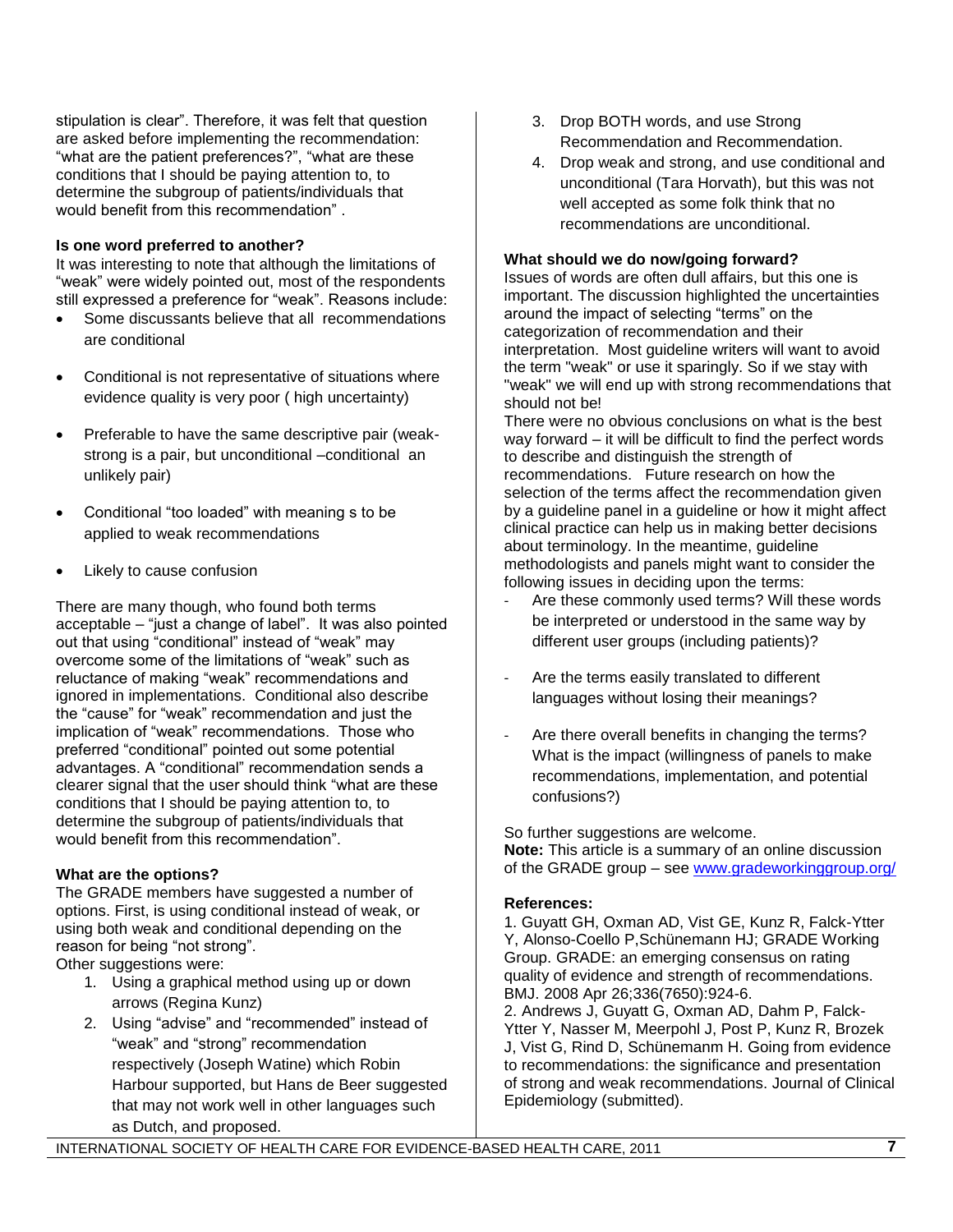## **What should be in the Evidence-Based Health Care Curriculum?**

### **Paul Glasziou**

Director Centre for Research in Evidence-Based Practice Bond University

Something labelled as "Evidence-based Medicine" has become common in health sciences curriculums across the world. However the elements taught and learnt range from a rebadged version of statistics or epidemiology to EBM that is integrated into bedside teaching. So what should and should not be included in an EBM curriculum at undergraduate and postgraduate levels?

The Sicily statement (see below) in 2005 has been a very successful attempt to define the EBM curriculum. Since publication it has become a Highly Accessed articles and been cited over 100 times. A crucial feature of the statement was that the curriculum should include teaching and skills for all four steps of EBM: formulating questions, searching for evidence, critical appraisal, and application to individual patients. Given a tendency to focus on the 3rd step - critical appraisal and statistics this was an important broadening of the curriculum.

Since its publication both EBM and its teaching methods have continued to evolve, and so a revision seems appropriate. For example, psychological research on the integration of intuition ('system 1') and analysis ('system 2') has important implications for the integration of evidence and clinical expertise.

A small group meet at the Sicily conference in 2009 to start work on this revision, which will continue over 2011. If you have ideas to contribute or energy to devote to this revised curriculum, please contact us at:

Paul Glasziou – pglaszio@bond.edu.au

## **The 2005 Sicily Statement**

Dawes M, Summerskill W, Glasziou P, Cartabellotta A, Martin J, Hopayian K, Porzsolt F, Burls A, Osborne J; Second International Conference of Evidence-Based Health Care Teachers and Developers. Sicily statement on evidence-based practice. *BMC Med Educ.* 2005 Jan 5;5(1):1.

**BACKGROUND**: A variety of definitions of evidencebased practice (EBP) exist. However, definitions are in themselves insufficient to explain the underlying processes of EBP and to differentiate between an evidence-based process and evidence-based outcome. There is a need for a clear statement of what EvidenceBased Practice (EBP) means, a description of the skills required to practise in an evidence-based manner and a curriculum that outlines the minimum requirements for training health professionals in EBP. This consensus statement is based on current literature and incorporating the experience of delegates attending the 2003 Conference of Evidence-Based Health Care Teachers and Developers ("Signposting the future of EBHC").

**DISCUSSION**: Evidence-Based Practice has evolved in both scope and definition. Evidence-Based Practice (EBP) requires that decisions about health care are based on the best available, current, valid and relevant evidence. These decisions should be made by those receiving care, informed by the tacit and explicit knowledge of those providing care, within the context of available resources. Health care professionals must be able to gain, assess, apply and integrate new knowledge and have the ability to adapt to changing circumstances throughout their professional life. Curricula to deliver these aptitudes need to be grounded in the five-step model of EBP, and informed by ongoing research. Core assessment tools for each of the steps should continue to be developed, validated, and made freely available.

**SUMMARY**: All health care professionals need to understand the principles of EBP, recognise EBP in action, implement evidence-based policies, and have a critical attitude to their own practice and to evidence. Without these skills, professionals and organisations will find it difficult to provide 'best practice'. (Free full text access at:

<http://www.biomedcentral.com/1472-6920/5/1> )

INTERNATIONAL SOCIETY OF HEALTH CARE FOR EVIDENCE-BASED HEALTH CARE, 2011 **8**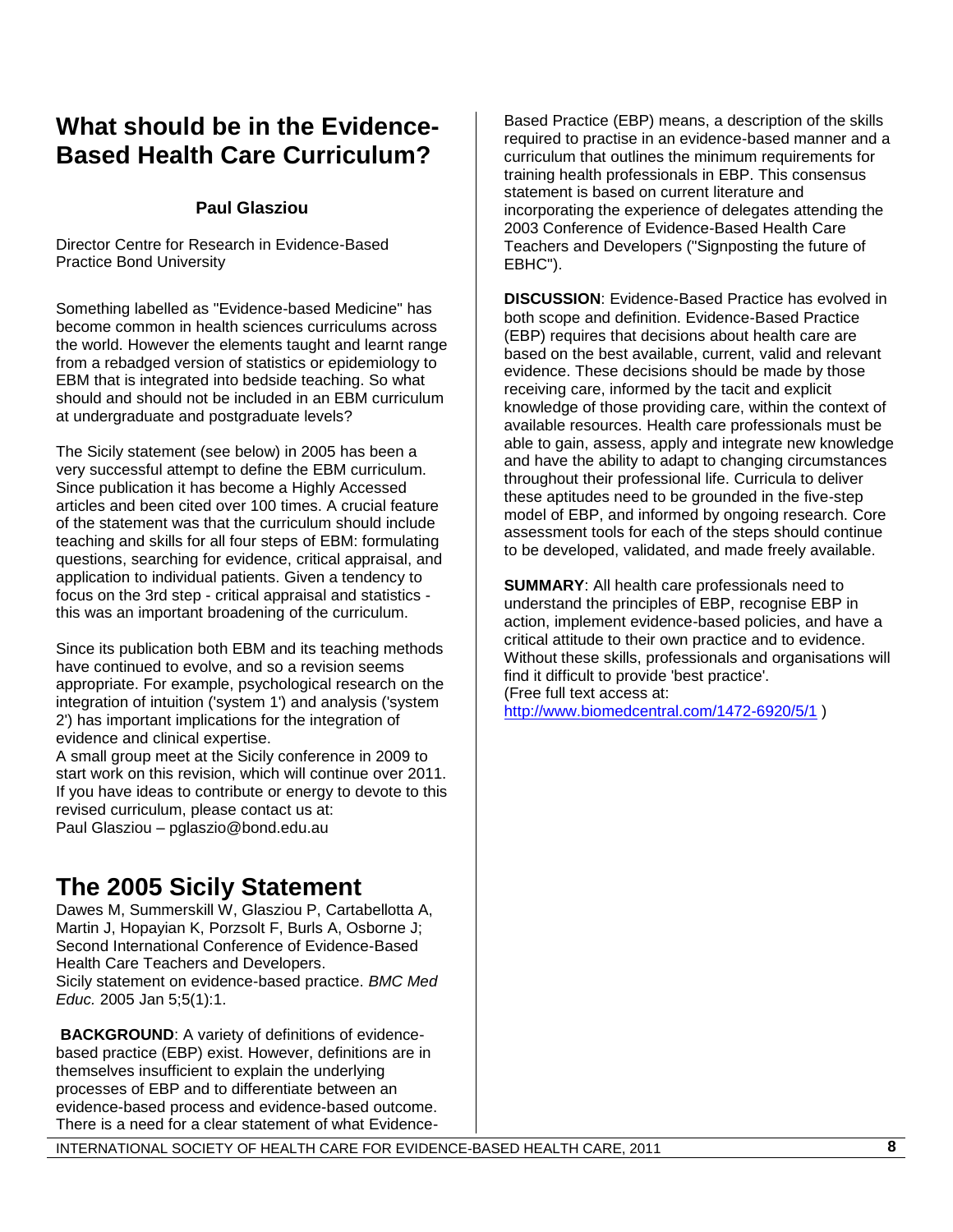#### **CALL FOR PAPERS**

#### *Evidence-based Medicine (EBM)* **seeks to expand its content by including new article types. Further information on article types and submission instructions are available at:**

#### <http://ebm.bmj.com/>

Current content is largely brief summaries of the latest high quality literature with expert clinically relevant commentary. The Editors wish to expand the journal"s offerings to include original papers from systematic reviews, to perspectives relevant to the study and practice of evidence-based medicine.

#### Article types (at

[http://ebm.bmj.com/site/about/guidelines.xhtml\)](http://ebm.bmj.com/site/about/guidelines.xhtml): Perspectives express a point of view and highlight an evidence-based medicine issue Methods papers describe innovative methodologies or evaluate EBM-relevant training Systematic reviews EBM Primer focuses on tools and concepts relevant to teaching and practicing EBM Letters Book reviews

**Editor Richard Saitz (internal medicine)** Boston, USA

**Publishing Team Publisher: Allison Lang Journal Manager: Claire Weinberg**

*Editors Note: The Editor of the EBM journal will consider articles published in the ISEHC Newsletter for possible publication in the EBM Journal. The articles would likely need some revision and/or expansion.*

## **Call for Newsletter Articles**

If you are interested in submitting an article for the ISEHC newsletter – an editorial, a teaching tip or exercise, an EBM resource review, a regional report, or an original research or viewpoint piece, please email one of the editors – see page 21.

## **TEACHING AND PRACTICE TIPS**

## **Teaching Tip: Understanding weighted averages in Meta-analyses**

#### **Kameshwar Prasad**

Prof. of Neurology & Director, Clinical epidemiology unit, All India Institute of Medical Sciences, New Delhi

The following tip may help to introduce the basis of weights assigned to a study in a meta-analysis with binary outcomes: It has two parts:

Part I: What is the average weight of students?

**Pose this question to the learners:** *You are interested to know the average weight of students in a class (just a curiosity-driven question - may be used to decide the capacity of lift just outside the class). There are 200 boys and 100 girls in the class. Someone finds out that the average weight of boys is 70 kg; whereas average weight of girls is 40 kg. So, what will be the average weight of the class?*

Some students will answer 55 kg, others will answer 60 kg. Ask them to explain. As the second answer is trickier (and correct), ask one or two learners to come and explain on the board. Finally ask if everyone agrees with the answer: 60 kg. (200 x 70 + 40 x 100)/300 or (2 x 70 + 1 x 40)/3. Emphasize that the boys are double in number and hence their average weight to be counted twice but that of girls only once. An average calculated in this way is called "weighted average". Meta-analysis is essentially a calculation of weighted average. One factor on which the weight depends is the number of subjects (patients) in the study. In other words, one factor determining weight is 'sample size' of the study.

**Part II:** What is the average of two trials?

*Consider a situation when two groups of investigators are asked to carry out a 7-year follow up study to determine whether daily exercise and weight reduction prevents heart attacks. Seven year follow-up was the most daunting part of the study.*

*Study 1- One group comes up with a brilliant idea to do the study at a school, because school children with thousands of enrollees and some teachers at a school are easy to follow, say from class V to XII. They recruit 2000 overweight students (and some teachers) and randomize them into two groups: one intervention group (receives daily exercise and weight reducing diet); and a control group (without the intervention).*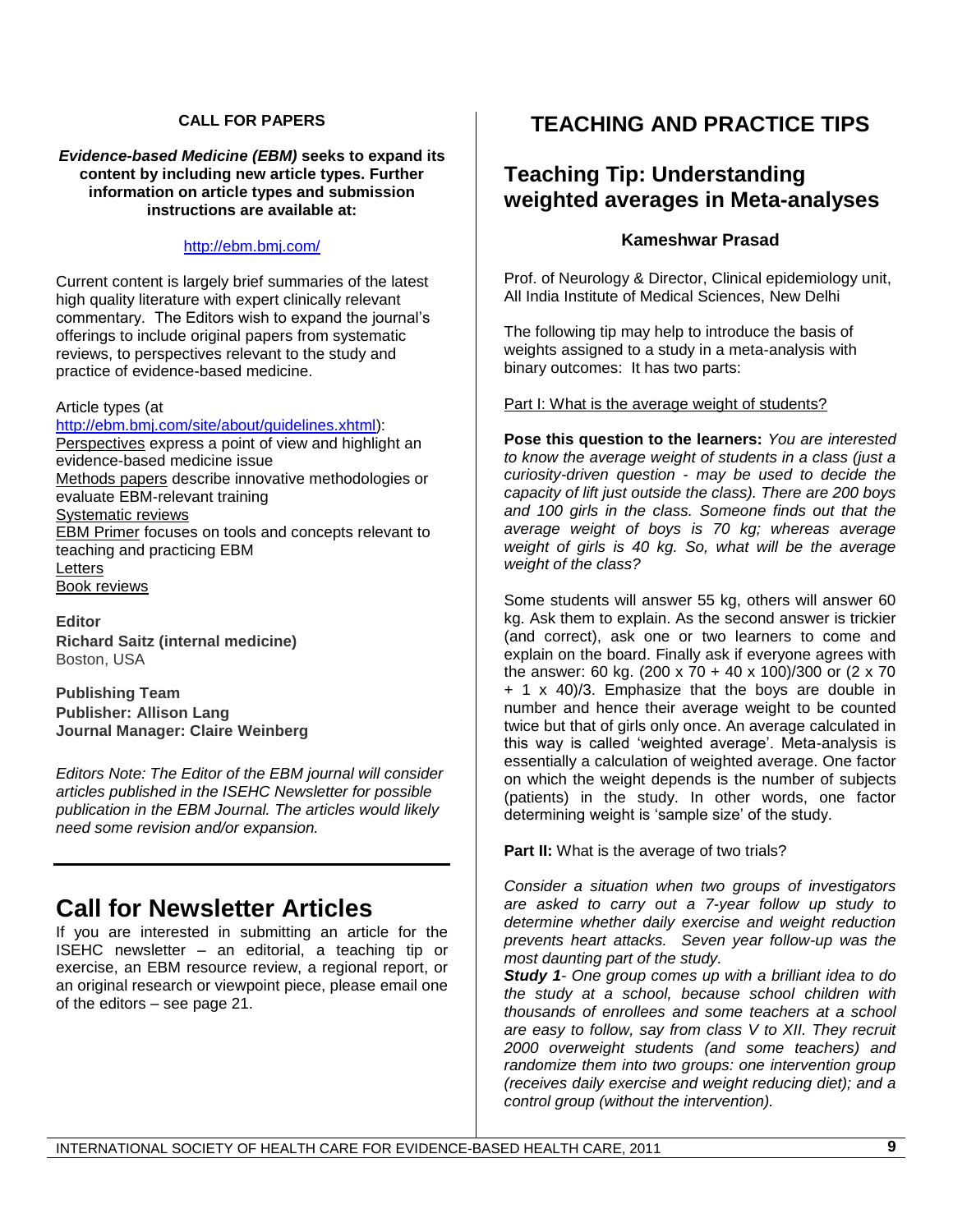*Study 2 by the second group of investigators recruits 1000 overweight people aged >45 years and randomized them into two groups in a similar fashion.* 

Ask the learners: Which study is likely to yield more information? Learners quickly realize that study 2 is likely to yield more information as there are more persons likely to get heart attack (event of interest), whereas the school subjects are very unlikely to get heart attack (some teachers might!). Therefore, in a meta-analysis, which study should be given more weight? Some learners will reply: study 2 should be given more weight than study 1, even though it has only half the sample size of study 1. The weight does not only depend on sample size, but also on the information that a study provides. The information content of a study depends on the number of events in the study.

Conclude by emphasizing that the weight assigned to a study in a meta-analysis with binary outcomes is determined by two factors (i) sample size; (ii) no. of events. In case of two studies with the same number of events in each group (intervention and control), the weight will depend on their sample size but otherwise, the no. of events is more important than sample size.

Clinicians need not know the exact formula used for weighting but enough to know that these two things go into the formula determining weight of each study in a meta-analysis.

Finally, to reinforce the points, illustrate them with a couple of real meta-analyses using the forest charts.

*Note: To do this in class, put the two sections in italics on a PowerPoint slide or a handout*.

## **How to generate enthusiasm, not antibodies, to EBP**

#### **Amanda Burls**

Director of Postgraduate Programmes in Evidence-Based HealthCare (EBHC) at the University of Oxford

Many of us around the world are committed to evidencebased practice (EBP). An important element of promoting EBP is to convince colleagues, medical students and juniors of its importance and help them acquire the skills required for evidence-based practice. However even excellent evidence-based practitioners can elicit resistance to EBP, instead of enthusiasm for it when talking to others.

*Tip to avoid this:* When teaching or promoting EBP, use a learner-centred, problem-based approach.

- Identify uncertainties that colleagues or learners have and use these to demonstrate how evidencebased methodology can help them address this uncertainty
- Refrain from presenting EBHC as the requirement that all practice should be based on the best available evidence.

With the former approach EBP is presented a solution to existing problems, with the latter it is can be perceived as unachievable goal which can demoralise practitioners and make them feel guilty or inadequate.



"I suppose you know you're doing that all wrong."

The hardest conviction to get into the mind of a beginner is that the education upon which he is engaged is not … a medical course, but a life course, for which the work of a few years under teachers is but a preparation.

> *Sir William Osler (1849-1919), from: The Student of Medicine*

INTERNATIONAL SOCIETY OF HEALTH CARE FOR EVIDENCE-BASED HEALTH CARE, 2011 **10**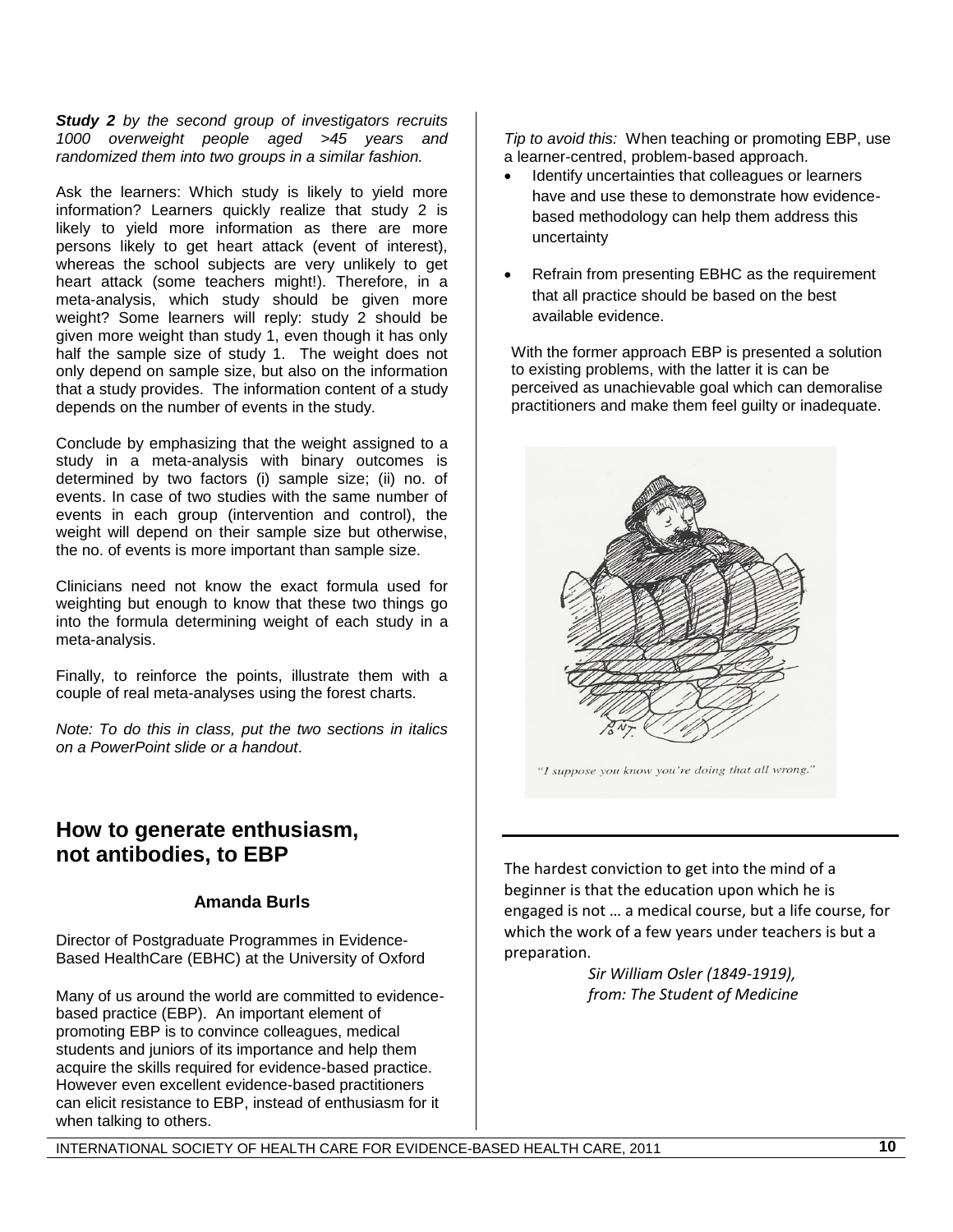### **The birth of the ACP Journal Club. An interview with Brian Haynes**

#### **(Interview done by Paul Glasziou Nov 2010 at BMJ editorial meeting in London).**

I am here today with Brian Haynes the founder of the ACP Journal club and a physician in Canada and we are here at a BMJ meeting.

#### *Paul: Could you tell me a little bit about your clinical setting and clinical work first.*

Brian: I am trained in internal medicine, diabetes clinic; I choose to work in the diabetes clinic to narrow the scope of practice that I would have to master while I was also engaged fairly substantially in research.

*Paul: Can you tell me how did you get interested in Evidence-Based Medicine, and how did you get interested in the problem of keeping up to date?* Brian: When I was in graduate school we did research related to helping patients follow treatments particularly anti hypertensive therapy and in doing that we discovered that the doctors often did not prescribe the appropriate treatments and therefore we felt we needed to go back a step and see if we could help doctors keep up to date - that became the beginning of a trial or a path that we tried to beat to figure out how to get evidence into practice through practitioners through patients. That was the origin of EBM the idea was perhaps we could begin to teach doctors to appreciate the medical literature by being able to master certain principles of quality of evidence and then pay attention to the articles that were of high quality.

*Paul: I know you have been involved in the McMaster process of the ask a question, do the search, appraise etc but you are also the originator of the ACP journal club – can you tell us about the origin of the ACP journal club and how you go the idea and how you started in up.* Brian: We quickly realised after starting the starting the first workshops on how to critically appraise evidence that the principles were interesting to practitioners but they did not have the time to do this. In fact in our own practices we found it difficult to keep up by appraising the literature ourselves. So we started to think about ways that the appraisal part of this could be done centrally and then people could take out the high quality evidence and take that to try to learn. The first version of this was to develop structured abstracts for journal articles in which the authors of the articles would describe the key details that you would need for a critical appraisal this would appear in the abstract this would make it easier for practitioners and we then took that to Ed Huth who was then the editor of Annals of

Internal Medicine he liked the idea he already had ideas of synoptic content and it became the sponsored approach for the American College of Physicians and their Journal Annals of Internal Medicine and it was co sponsored in the UK by to the editor of the BMJ at the time Stephen Lock so we had good backers for the proposal to provide structured abstracts. But we found that with structured abstracts we had intended it to only for the articles that were of high quality to begin with or at least only the clinical articles but journals either adopted or did not adopt structured abstracts and they applied it to all of their content if they did adopt it so it did not discriminate between the high quality studies and the non high quality studies nor between the clinical or non clinical studies so it did not seem to be as quite as good a signal as we had hoped it would be for practitioners to try to keep up to date. We actually proposed having a section in each journal where the high quality content would be concentrated, this caused apoplexy in the editor of the NEJ of medicine who correctly pointed out it would make their publication look much least robust than it did because the section would be so thin. So that did not work so then we proposed why don"t we go across all the journals and have research staff to do the leg work and find articles of high quality and we would prepare a structured abstract for them since the adoption of structured abstract at that time was limited and even when journals had structure abstracts they did not necessarily do a good job so we felt we could do a value added process where we would find the studies of high quality the ones that all along we had wanted to feature to clinicians and we would write an abstract for them and write all the elements that you would need for critical appraisal and we would get a clinical expert in that area to tell us how this would fit into a) research that had been done before and b) the practical application of it in clinical care and that became a CP journal club.

#### *Paul: So that would be a small quality of the average journal, I think you have calculated the number you would need to read – do you recall some of those numbers needed to read*

Brian : For the process of ACP journal club we go through 60 thousand articles a year four thousand of them make the grade in terms of adequate quality and then we pick the top 144 per annum so obviously when you are talking about publishing a certain quantity that"s an arbitrary number in fact for internal medicine the top 144 make it into a form in the ACP journal club but there is still other content that is worth paying attention to and for that we have developed another mechanism electronic access where we have writers for different disciplines and provide the user with articles that are of high quality standard and have been identified as their discipline peers gastroenterologist or family physicians whatever, as being interesting and relevant to their practice in that discipline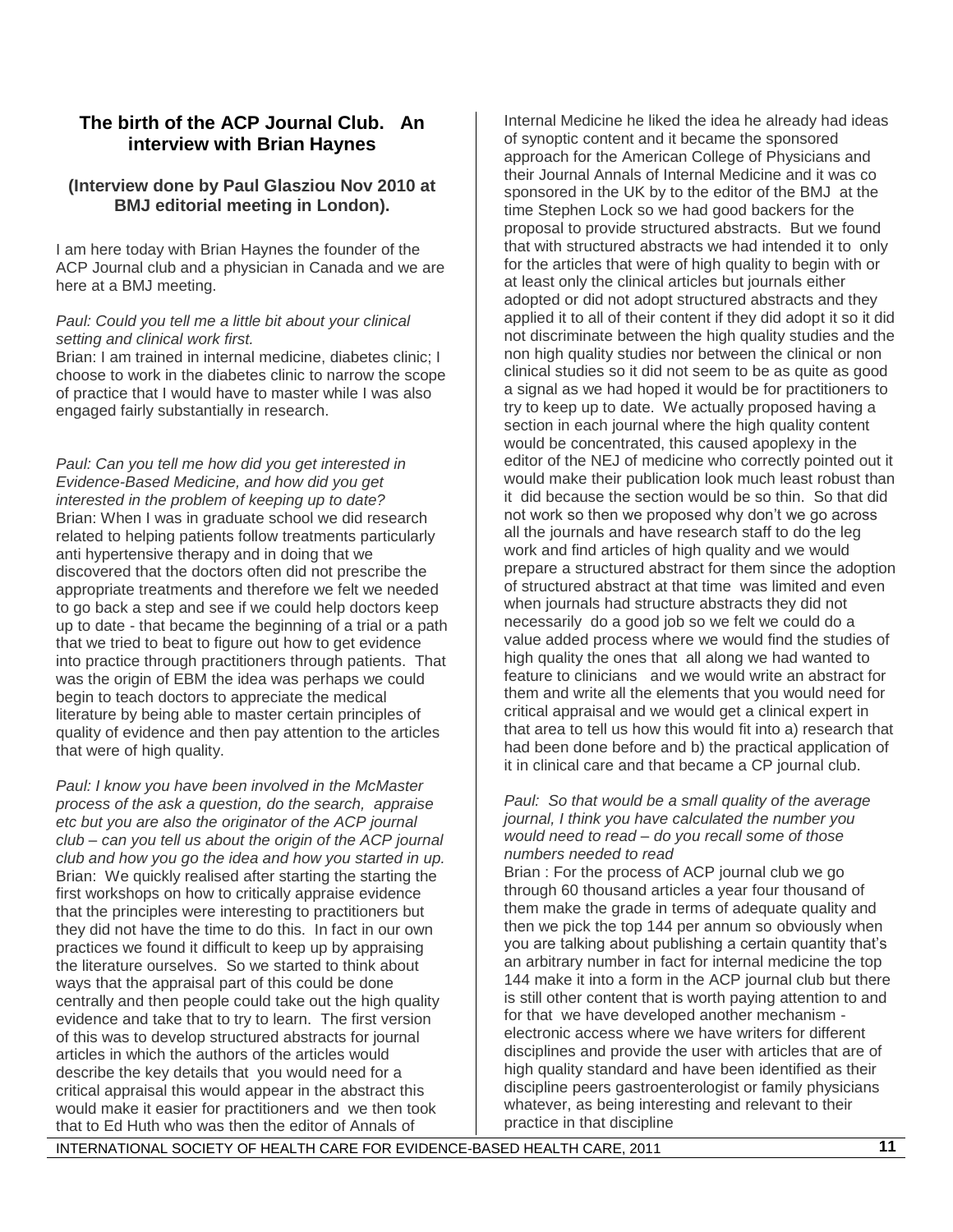*Paul: So on average then it would be in the order of 1 article in 15 makes it through your initial filter* Brian: Right - But if you then apply the clinical relevance filter to it, it then comes down to about 20 to 30 articles per year per discipline that really are worth paying attention to so that"s another step down from the 4000 down to 20 to 30. So the amount of new knowledge that really we need to get traction on that is generated is actually tractable in the sense that if you have a couple of filters, a research quality filter and a clinical relevance filter you can get down to a much more manageable number of articles that practitioners really needs to pay attention to keep their practice up to date.

#### *Paul* : *I have heard you talked about researcher to researcher communication and researcher to clinician communication so what you are trying to pick out is the crucial researcher to clinician communication but that a tiny fraction of the world literature*

Brian: Right because most the scientific literature is research to researcher, this is what we have found out more research is needed and only a fraction has come to the point where it"s been adequately tested with real patients in clinical settings and has clinical outcomes that is important to the patients that"s a small subset of the scientific literature and that is what we are trying to purify or at least try to tune into from the medical literature for these update types of publications and procedures.

*Paul : So Brian I wonder if we could finish by getting your advice for someone who wasn't covered by the areas ACP journal club which covers mostly internal medicine but suppose someone in neonatology or ophthalmology wanted to find that fraction of the world literature that was relevant to them how would you have any suggestions on how they could approach getting that done.*

Brian: What we have done to provide a much broader community with information which is relevant to practice is supported by the BMJ publishing group in the form of Evidence Updates there we do have other disciplines neonatology, psychiatry, woman"s heath, pediatrics, the full spectrum of medical practice so we do cover all of those areas and subscription to that publication is free and its all online and people then sign up according to what they are interested in so they can sign up for neonatology and get all the articles the neonatologists have viewed as relevant to their practice.

If you put evidence update into Google you will get to that publication <http://clinicalevidence.bmj.com/ceweb/index.jsp>

(The full interview, and other interviews can be found at: [http://www.cebm.net/index.aspx?o=4648\)](http://www.cebm.net/index.aspx?o=4648)

## **TIP: How to jump to the slide you want in PowerPoint**

#### **Amanda Burls**

Director of Postgraduate Programmes in Evidence-Based HealthCare (EBHC) at the University of Oxford

Although people often groan about the use of PowerPoint, most of us will use it at one time or another for teaching or presentations. One common irritating practice is when presenters click rapidly through a number of slides to skip them when they start to run out of time. This can leave your audience with a sense of having missed out and gives a bad impression of your time management. Similarly when someone in the audience asks about a particular slide presenters will often click through lots of slides to get back to it and waste valuable time.

#### *Tip: All you need to do to get to any particular slide in a PowerPoint presentation is type the number of the slide and press "enter*"

I recommend printing out a copy of your presentation as a handout with slides numbers before your talk. This enables you to move slickly to any particular slide. Using this facility, you can build "concertina" presentations which can be expanded or reduced in length so that your presentations always end on time. You can also prepare extra slides that cover a particular area in case they are needed but jump over them if they are not. I recommend having a couple of summary slides to end your presentation and memorizing the number of the first one (or have a picture of a clock and remember its slide number). If you suddenly notice you have no more time you can then simply enter its number and say "In conclusion…". Don"t be surprised to find that no-one in the audience notices that you have actually skipped 40% of the absolutely vital information you intended to share with them!



"I need someone well versed in the art of tortur do vou know PowerPoint?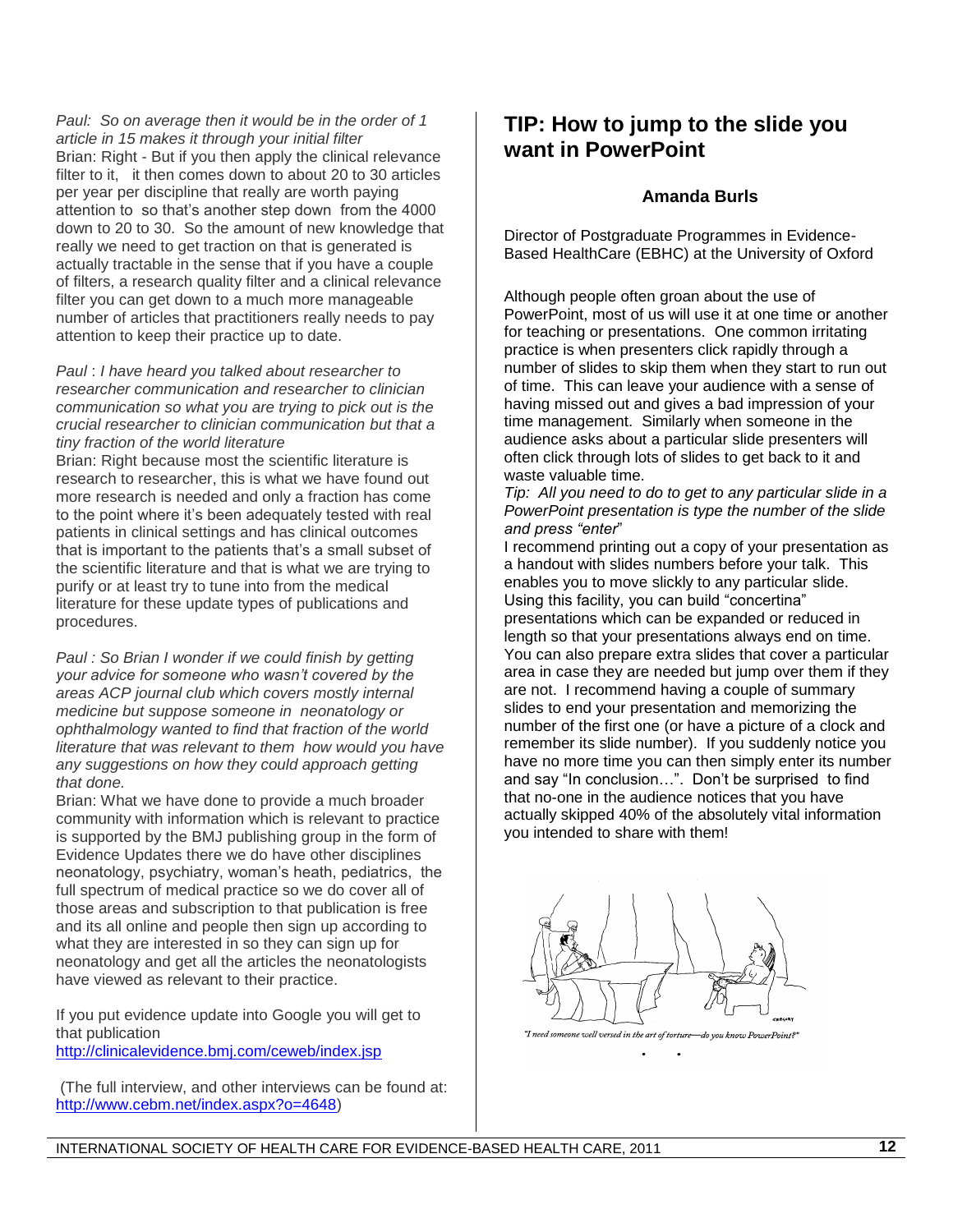## **RESEARCH AND REVIEWS**

## **The Evidence 2011 Conference**

The *Evidence 2011 Conference* - aimed to be the leading evidence-based healthcare event at the forefront of EBM debate and innovation. This international conference is collaboration between the BMJ Evidence Centre and the Centre of Evidence-Based Medicine, University of Oxford (CEBM).

The aims of the conference were to: \* Improve evidencebased decision making and provide practical, evidencebased ideas that can be implemented in practice \* Foster effective innovation \* Guide effective commissioning \* Provide education and training to improve evidence-based healthcare Below are two abstracts from the conference. The full program and abstracts are viewable at: <http://www.evidence-live.com/>

**----------------- SELECTED ABSTRACTS -------------**

**Critical Appraisal of Medical Evidence Applied in Health Technology Assessment for the Ministry of Health Brazil: The case of surrogate endpoints in rheumatoid arthritis treated with anti-TNF**

#### **MR Nobre, FM Costa**

Unidade de Epidemiologia Clínica, InCor-HCFMUSP University of São Paulo Medical School

#### Background

Surrogate endpoint may substitute, but often does not predict for sure, patient-relevant outcomes, such as mortality, important clinical events, or quality of life. The use of this alternative endpoint may introduce bias in the benefit assessment and in the decision making process.

#### Aims

We conducted assessment of the methodological quality of studies that define clinical outcomes as primary endpoint, and compared with studies that prioritize surrogate endpoint in rheumatoid arthritis.

#### **Methods**

Medline was searched via PubMed looking for articles reporting rheumatoid arthritis treated with infliximab, etanercept or adalimumab, the final entrez date was 31/12/2009. Critical appraisal was done with Jadad score, the percentual of adequately reported items of CONSORT statement, and with the level of evidence of the Oxford Center of Evidence Based Medicine.

#### **Results**

The search yielded 3158 articles of which 77 were selected with the Clinical Queries filter:

?therapy/narrow?. The percentage of Retrieved and Selected articles were respectively: Infliximab 46% and 35%, Etanercept 36% and 39%, Adalimumab 18% and 26%. Surrogate endpoint, mainly radiographic imaging, was observed in 24/77 (31%), Infliximab 13/27 (48%), Etanercept 6/30 (20%), Adalimumab 4/20 (20%). The articles with surrogate endpoints compared with articles with clinical endpoints had Jadad score of  $2.6 \pm 0.9$  vs  $3,3 \pm 1,1$  (  $p<0,001$ ), and percentage of items of CONSORT adequately reported were  $40,6 \pm 19,0$  vs 52,4  $\pm$  22,3 (p=0.017). The level of evidence is mainly 4 and 2b (55%) in the surrogate group, and 1b (80%) with clinical endpoint group.

#### **Conclusions**

Part of clinical research about treatment of rheumatoid arthritis with anti-TNF is based on surrogate endpoint, mainly the infliximab group. The use of surrogate endpoint is associated with a worse methodological quality. The assessment of clinical effectiveness and cost-effectiveness of a health technology should be based on patient-reported outcomes.

#### **Leakages from Awareness to Adherence with Guidelines: a Systematic Review**

**Sharon Mickan, Amanda Burls, Paul Glasziou** International Programme in Evidence Based Health Care, Dept of Primary Health Care, University of Oxford

#### **Background**

Research evidence alone is insufficient to consistently change physicians" behaviour. In 1996 Pathman studied the utilisation of paediatric guidelines using a 4 step model: that physicians need to be aware of, agree with, adopt, and adhere to guidelines. A crucial question is to know where in the 4 steps are the main "leakages".

#### **Objective**

To review evidence in different settings on the patterns of "leakage" in the utilisation of clinical guidelines using Pathman"s awareness-to-adherence model.

#### **Methods**

Design: A systematic review. Data sources: AMED, Embase, Medline and PsychInfo databases since 1996, Web of Science, Scopus and PubMed related articles. Eligibility: Primary studies which examined the utilisation of guidelines provided they report at least three of the four steps (awareness, agreement and adoption and/or adherence) and described appropriate sampling strategies, consistent with the guideline under investigation. Outcomes: Rates of absolute and conditional awareness, agreement, adoption and adherence.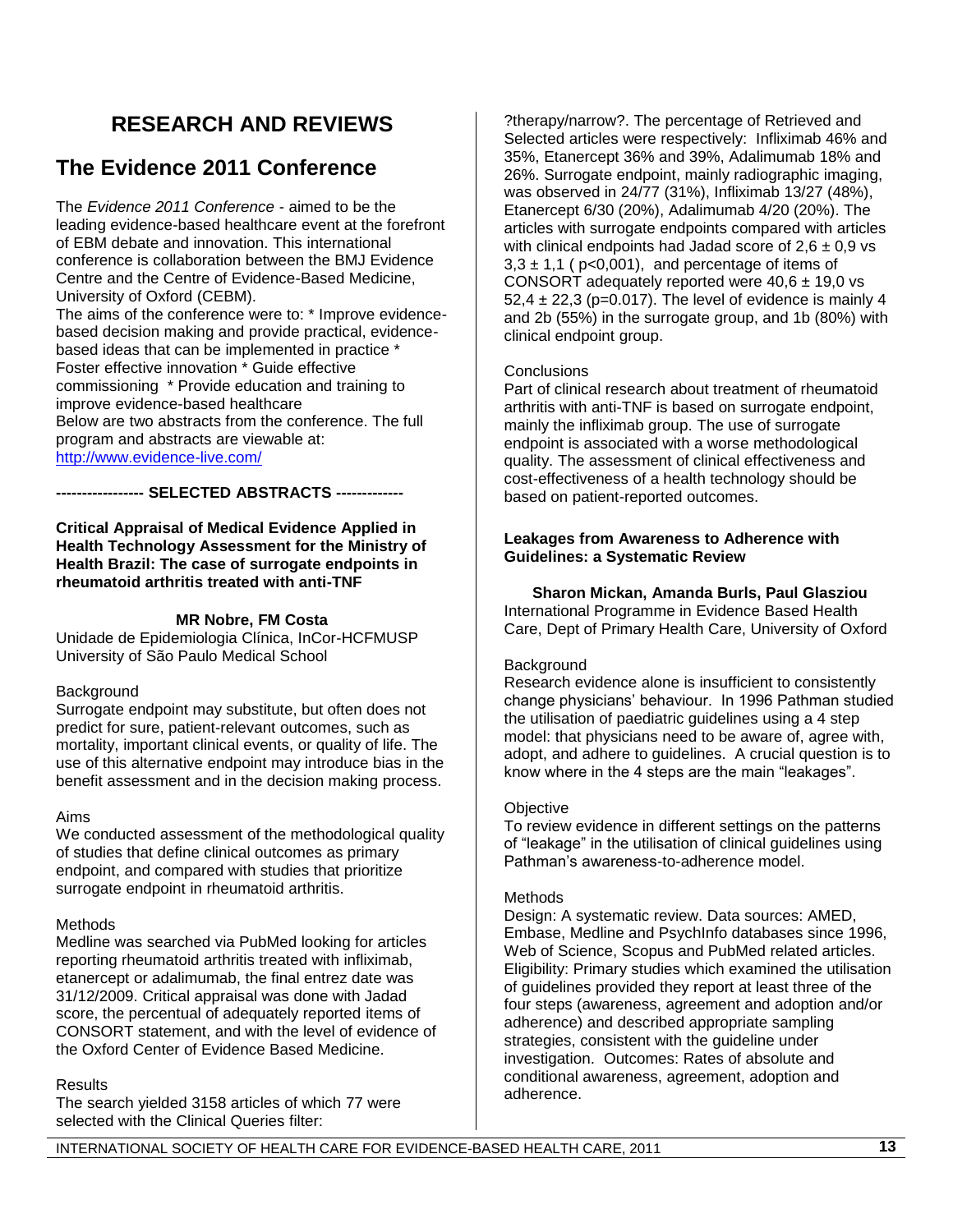#### **Results**

Eleven primary studies, with a total of 29 recommendations meeting the inclusion criteria, were identified. Study participants included specialists and family physicians working in Canada, USA, Europe and Thailand. Quality was moderate to poor. It was not possible to distinguish poor quality from poor reporting. Heterogeneity of the studies prevented meta-analysis. Leakage tended to be progressive but varied across recommendations, including within the same guideline and survey population. Leakage at the level of awareness and agreement was least for drugs and vaccinations. The median adherence from all recommendations was 34% suggesting that much potential health gain for patients is being lost.

#### Limitations

The reporting and quality of the primary studies was moderate at best. All studies used self-report surveys and it is likely that results overestimate the rates of awareness, agreement, adoption and adherence.

#### **Conclusions**

Leakage from research publication to utilisation occurs in a wide variety of guidelines and at all steps of the awareness-to-adherence pathway. It tended to increase along the pipeline and overall recommendations were not being adhered to 2/3 of the time. This review confirms that publication of evidence-based clinical guidelines is insufficient to ensure that research gets into practice, which is a more complex multistep process.

## **Being Useful - Involving People in Research**

#### **Thomas Kabir**

NIHR MHRN Service Users in Research Coordinator

My name is Thomas Kabir. I am the Coordinator of the national service user involvement arm of the NIHR Mental Health Research Network am also involved with the JLA"s Schizophrenia Priority Setting Partnership. I have been asked to say a little about how I would recommend actively involving people in research. The following is just opinion, but I hope that it may be useful...

*1. When you ask for people's opinions on something, make changes!*

One gripe many people have about consultations etc carried out by public sector bodies is that nothing ever changes. This breeds a poisonous kind of cynicism. So when you do ask for someone's opinions about a proposal (or anything else) it does wonders to actually make a show of how their contributions have really made a difference.

#### *2. Don't try to please everyone*

There are so many different opinions out there about how to involve people and what their role in research is. Frankly, you are doing well if you satisfy half the people that you have to deal with.

#### *3. Allow people to identify themselves in a way that they feel comfortable with*

Patient, service user, consumer? There are so many different ways that a person who wants to get involved in research might want to be referred to. It makes sense to allow him/her to choose (within reason) a term that they would be comfortable being identified with.

*4. Make every effort you can to be useful to researchers* This is at the heart of what I want to say. The more useful people are to researchers the more involvement opportunities will come your way. Another result of this is that researchers will be more likely to come to believe that involvement really can improve the quality of their research. A good example of involvement which can really help researchers is to ask patients to review patient information sheets and consent forms before the researcher applies to an ethics committee for ethical approval. One of the most common reasons for studies to be rejected by an ethics committee is because the information sheet is gobbledygook. Patient involvement can really make a difference here.

#### *5. Pay people's expenses*

Certainly in mental health a lot of people who get involved are on benefits. For these people even very modest costs can mean that getting involved is simply not possible. So I would strongly recommend that (at the very least) the expenses of people who get involved be paid.

#### *6. Give people a plain English introduction to the project that they are getting involved with*

Research is laden with jargon. In my experience it pays handsome dividends to provide involved people with a clear plain English introduction to whatever research project they are getting involved with. Without one, people are left struggling to understand what the research is about let alone make a contribution as to how it might be done better.

To find out more about the MHRN and how we involve people please visit

www.mhrn.info.

Thomas Kabir: [thomas.kabir@kcl.ac.uk](mailto:thomas.kabir@kcl.ac.uk)

Editor"s Note: This essay was reproduced (with permission) from the James Lind Alliance Newsletter. The **James Lind Alliance** aims to identify the most important gaps in knowledge about the effects of treatments, and has been established to bring patients and clinicians together in '**Priority Setting Partnerships**' to identify and prioritise the unanswered questions that they agree are most important. More details can be found at:<http://www.lindalliance.org/>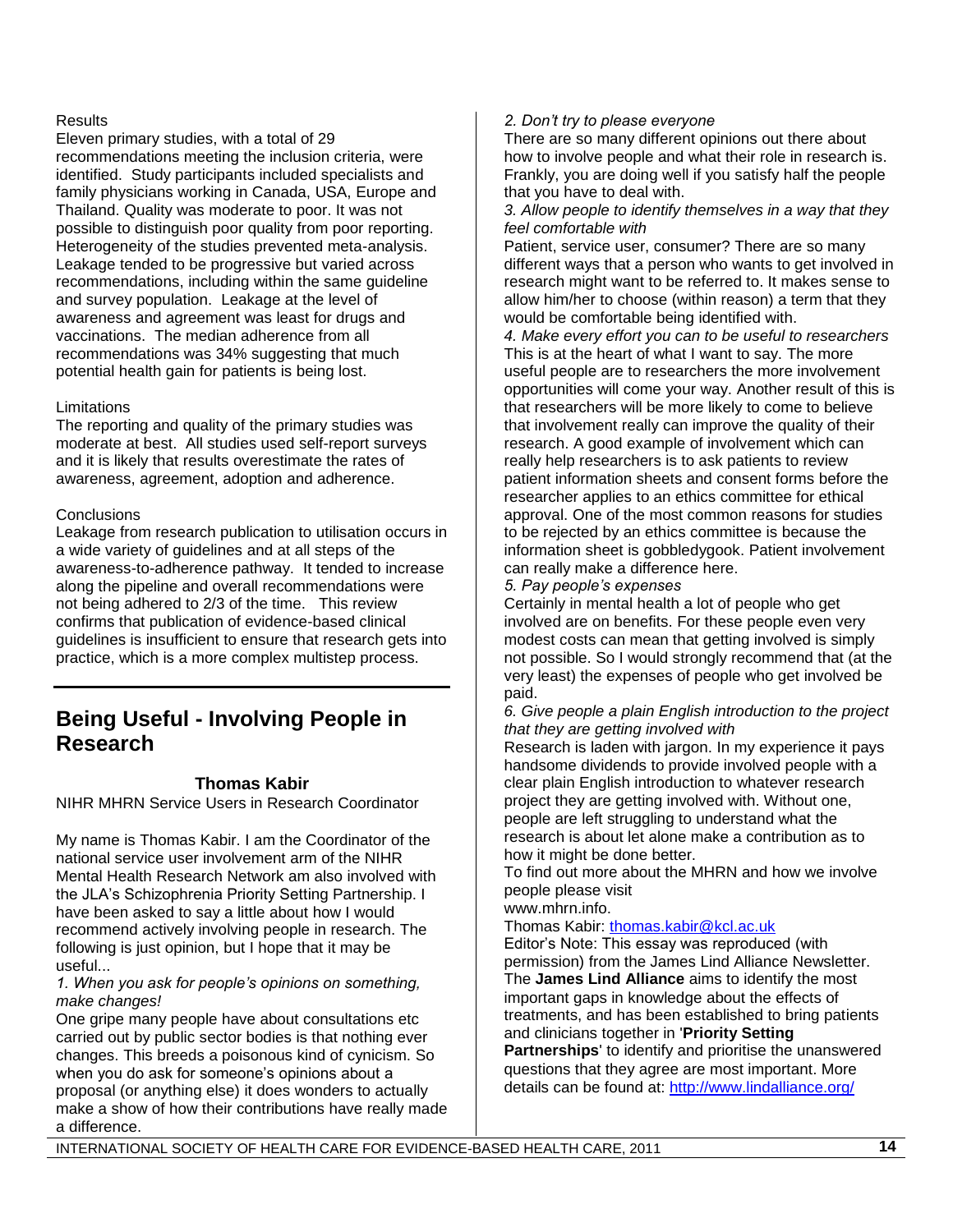## **RESOURCE REVIEWS**

### DYNAMED

#### **Ghada A Bawazeer. MSc, Pharm.D. BCPS**

#### **AIM**

DynaMed is a clinical reference tool created by physicians and targeting physicians and other healthcare professional for use at the point of care. The database covers more than 3200 topics and is updated daily. Diseases covered in the database are those most commonly seen in the primary care setting, however, specialty topics (surgery, transplant, sport injuries, poisoning), symptoms (e.g. pain, edema, rash) clinical important topics (e.g. breast-feeding) and topics of popular interest (eg. West Nile virus) are also included and/or in the progress stage. In their promotion of the database, the DynaMed editors specified other target users, namely the Medical schools, hospitals and residency programs for the purpose of training residents and students in utilizing best evidence for clinical decision making and as a scholarly activity opportunities (checklist tools are supplied).

#### **METHODS AND QUALITY OF INFORMATION**

The database provides comprehensive information on almost all topics some are more than others. Although it is stated to be a peer-reviewed, only some topic summaries are actually peer-reviewed by practitioners with clinical practice experience in the area this is disclosed in the acknowledgment section of each topic. For the most part the editorial board is in charge of writing the topic summary. The section on content/editorial policy explicitly describes the systematic method in identifying, selecting, appraising, reporting, recommending and updating of evidence on the database. This is called the 7-step Evidence-based Methodology. The database utilizes a systematic literature surveillance that encompass highest-yield content sources (including non-USA authorities and organizations, e.g. SIGN, NICE, WHO) and targeted Medline searches (for systematic reviews, randomized clinical trials, selected topic areas and guidelines). The content/editorial policy section beautifully explains each step with examples, however, the process of critical appraisal and reporting of evidence is not fully clear. The level of evidence is not reported for every piece of information; however description of evidence source is mostly supplied. Diagnosis and prognosis fairly linked to level of evidence whenever available. Conclusion statements linked to evidence are written in bold which makes them easily identifiable. Unless reported in the original evidence article, grades of recommendation are not included and therefore users have to come with their own conclusion on how to apply the evidence.

#### **List of contents**

The database interface is simple, neat and easy. The pages are clean and free from distracting design or advertisement. Users can search by keyword (supports Boolean and wild card search) or by topic category (opens to multiple subcategories according to the topic) or alphabetically. Search results are rapidly retrieved and listed by relevance. No advance search or refining of retrieved hits (pain retrieved 2050 hits) is available. Inspite of this perceived deficiency hits are displayed according to relevance with documents matching the exact keyword searched is displayed first. In addition, hits containing part of keyword and/or its concept are also displayed under the name of the condition. For example, pain disorders, cancer pain, chest pain, neck pain..etc). Hits are also displayed as hyperlink to the condition, and/or treatment (Tx), and/or the diagnosis (Dx) for speedy access to area of interest of the users. The search will also retrieve medications related to the search keyword and drugs are designated with (Rx) and opens to AHFS drug information database which is limited to drugs licensed in USA market.

Once inside a topic/disease section each summary is organized following a fixed format that covers 14 items and a top part that shows the latest updates on the topic. These items are: general information (including ICD-9/- 10 codes), causes and risk factors, complications and associated conditions, history, physical, diagnosis, prognosis, treatment, prevention and screening, quality improvement, references including reviews and guidelines (both US and international), patient information (mainly in the English language and some are in Spanish), acknowledgments and send comment to editor sections. Inside each item, information is presented in a concise manner as bullet points and with satisfactory text and data yet comprehensive to cover all aspects of the topic. The collapsible features of each topic summary are useful in simplifying and focusing the search by the user.

The extensive hyperlink and cross links to related topics and discussions within the same summary and to other related summaries in the database adds strongly to the comprehensiveness of each topic without overwhelming the users with too much text to navigate through. Documents are heavily referenced and linked to either full text or Medline abstract of that reference

#### **CLINICAL USEFULNESS**

DynaMed show promising attributes to be clinician primary source to answer clinical questions. Between the daily updates and the free weekly alerts, clinician can fairly continue to be updated with the best evidence available. DynaMed lend itself to the advancement in technology and is available in addition to the online access as in PDA format as well as for Smartphone applications (such as: blackberry, iPhone, iPad, and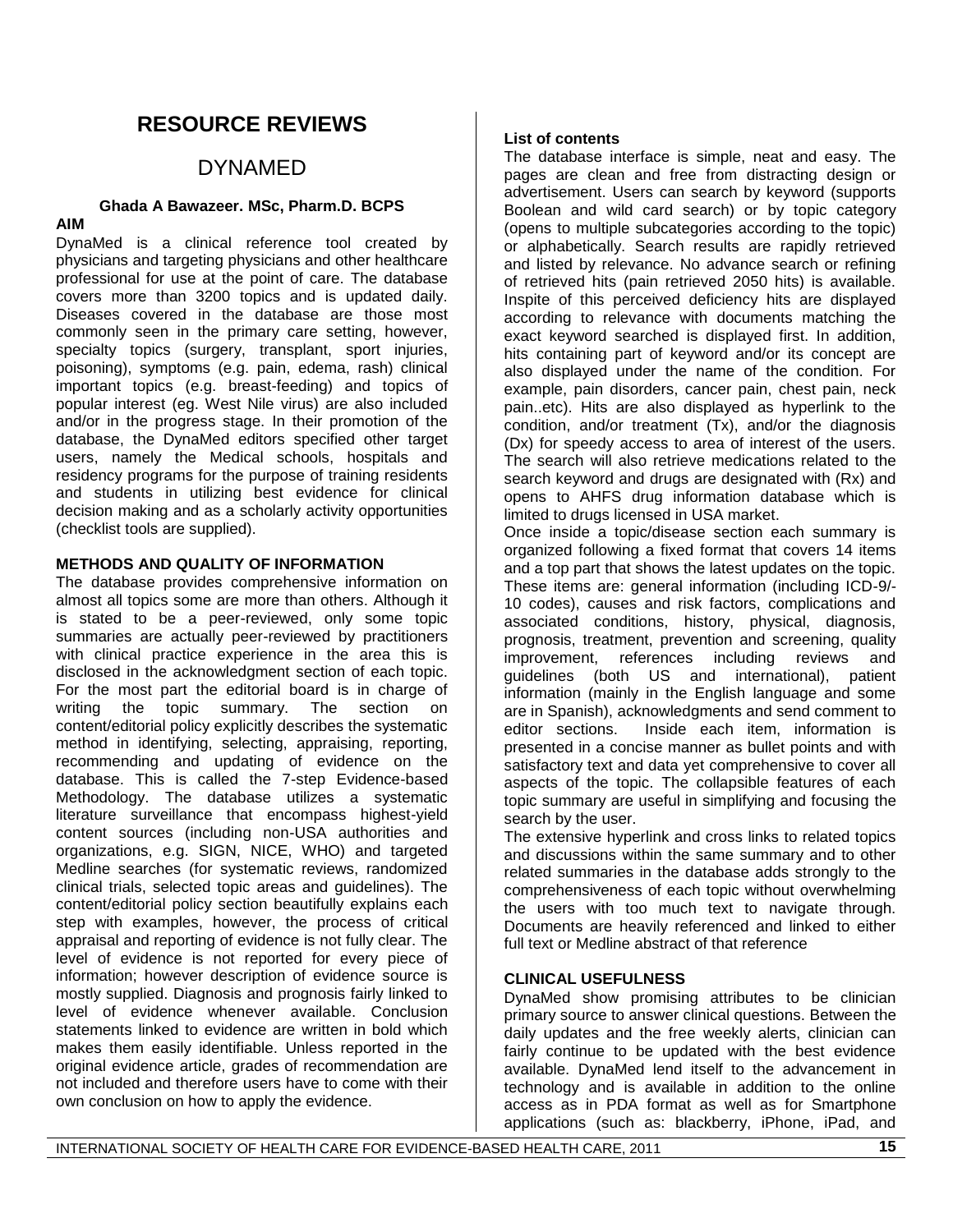iPod Touch). Another useful DynaMed tool is the calculator section, overdose curves and the ability to claim the searching time as CME credit. Integration of DynaMed with the electronic health records (HER) enhances the usefulness and utilization of the product at the point of care in places where it is adapted.

#### **PURCHASING**

DynaMed is a product of EBSCO Publishing, it is available for individual and institutional fee-based subscription. Pricing is not disclosed on the homepage of the product and interested parties need to contact the publishing group. However, a free-1-month trial is available.

As a user of the DynaMed, I find it very helpful in both answering my clinical questions (mainly in the anticoagulation, cardiovascular diseases) or when preparing for topics for the purpose of teaching.

### **The Checklist Manifesto by Atul Gawande. Metropolitan Books, 2009.**

#### **Reviewed by Paul Glasziou**

In 2004 WHO recognized an emerging health problem: the number of major surgical procedures per year had grown to exceed childbirth rates, but with death rates 10 to 100 times higher. Surgery had become a public health issue. So WHO asked Atul Gawande, a surgeon in Boston and author of the Checklist Manifesto, to convene a 2-day meeting to recommend ways to reduce the surgical death toll. Given the variety of surgery and the range of countries, this was a daunting task. The eventual result was a surgical checklist, similar to those used by pilots dating back to the crash of a B-17 in 1935. Gawande freely admits he did not invent checklists, or even surgical checklists. But his tour through the emergence of checklists in aviation, construction, and medicine is both entertaining and instructional. The Checklist Manifesto reads a like a good thriller, but one that you underline and mark the pages of. The most dramatic and convincing use of checklists in medicine is probably Peter Provonost's development of a checklist to reduce central line infections to near zero, firstly in his own hospital and then across the state. I would recommend this to everyone working in health care. But two points are worth underlining. First, "checklists" are not checklists: rather it's a shorthand for a much more complex intervention that involved adaption, persuasion, teamwork, and sometimes structural changes. For example, Provonost got hospital directors involved who could solve problems such as a lack of full length drapes, or giving nurses permission to stop doctors if an item in the checklist had been skipped.

Second, the development of a good checklist is not simple: it needs to be quick, clear, and contain only the "killer items". Attempts to include all items are selfdefeating. Piloting is also essential. Gawande amusingly tells the story of his own abject failure when he attempted to use the freshly minted WHO checklist in his own operating theatre. Several crucial defects were corrected retested, until a workable version was found. Even then, most adopting groups adapted it further for their own circumstances.

So what has all this got to do with EBM? Plenty. First, EBM has somewhat neglected issues of implementation, and tended to assume that knowing the best evidence was enough. Often it is not. Simple forgetting, missing steps, and numerous structural barriers can prevent us using what we know. Second, Quality Improvement advocates need to better appreciate EBM to make sure that checklists and other quality improvement procedures are informed by the best available evidence. For this to happen, EBM needs to be more engaged with those working in quality and safety.

Gawande may oversell the checklist as a panacea for quality problems in medicine. Nevertheless, there is a lot to glean from this book, and it is a great read.



**Note: If you are interested in writing a resource review for the newsletter please contact Dr Lubna Al-Ansary at [lansary@yahoo.com](mailto:lansary@yahoo.com)**

**Associate Professor and Consultant, Dept of Family & Community Medicine College of Medicine, King Saud University, Riyadh**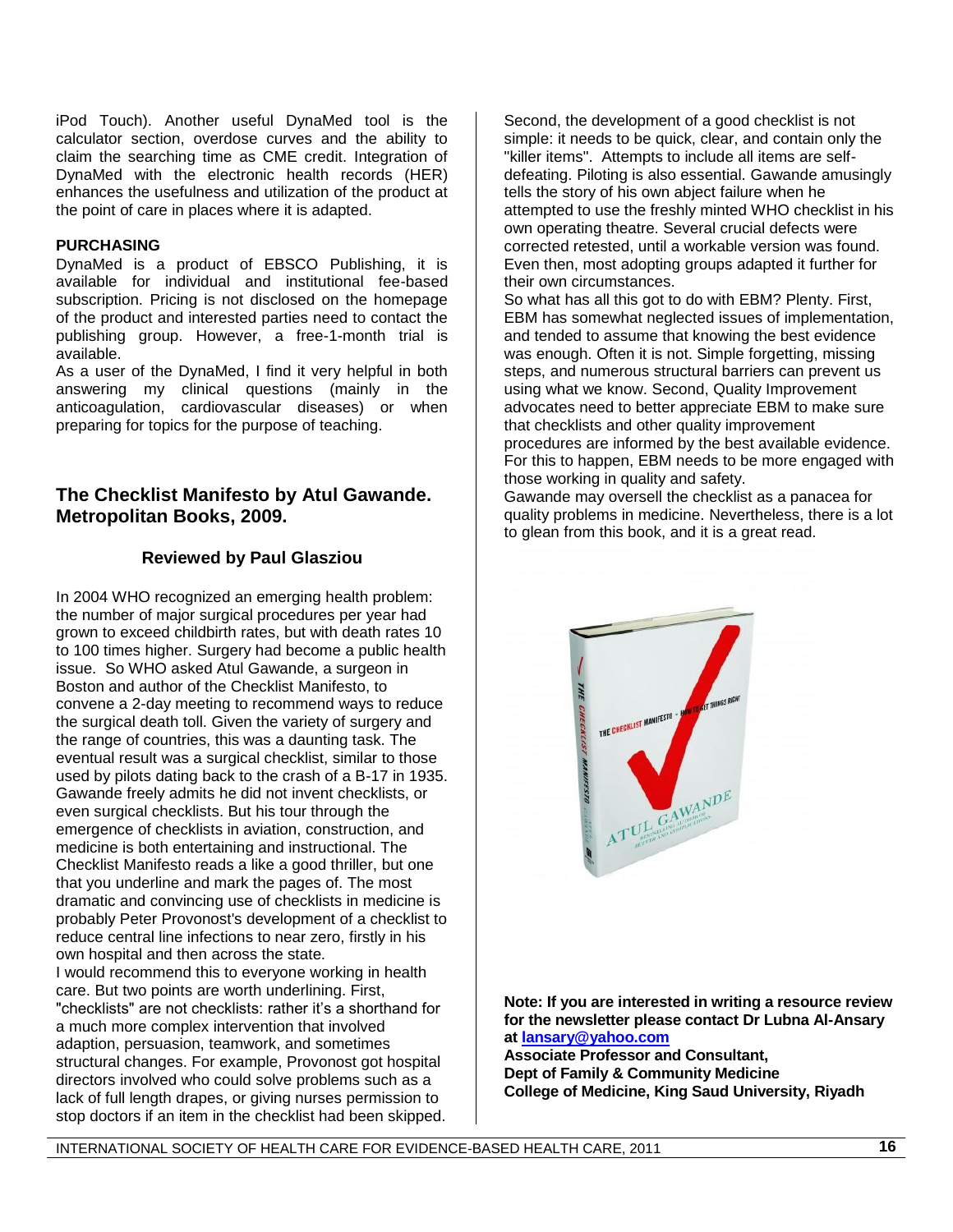### **An Asia-Europe collaboration in Clinical Epidemiology and Evidence Based Medicine**

#### [www.asialink-ce.org](http://www.asialink-ce.org/)

Dr. Indah Widyahening (Department of Community Medicine, University of Indonesia Jakarta) and Dr. Geert J.M.G. van der Heijden (Julius Center, University Medical Center Utrecht, The Netherlands)

While evidence-based medicine emerged in the 1990"s from Canada and the UK, interest has rapidly spread around the world. However, lack of adequate staff and training in the practice and teaching of clinical epidemiology and EBM has been a limiting factor. Hence national capacity development is vital if the principles of EBM are to spread. One example is the AsiaLink project.

In November 2007 the Asia-link project in Clinical Epidemiology and Evidence-based Medicine (CE & EBM) was funded by the European Commission to build competences and capacity in clinical epidemiology and evidence based medicine in Indonesia and Malaysia. The aim was developing durable improvement in CE & EBM teaching and research in Indonesia and Malaysia.

The project intensified collaboration and exchange of researchers between Europe and Asia. The partners were Cipto Mangunkusumo Hospital – Faculty of Medicine University of Indonesia, University of Malaya (Malaysia), Julius Center at the University Medical Center Utrecht (the Netherlands) and the Center of Evidence Based Medicine at Oxford University (UK), with a Steering committee of Yolanda van der Graaf, Arno Hoes, Diederick Grobbee and Helena Verkooijen from Utrecht, Paul Glasziou from Oxford, Awang Bulgiba from Malaysia and Sudigdo Sastroasmoro from Indonesia.

To achieve the above aims, the three main activities were:

- Conduct CE & EBM courses and teaching program at both undergraduate and post-graduate level at the University of Indonesia in Jakarta and the University of Malaya in Kuala Lumpur,
- Establish a collaborative PhD fellowship program, to develop core staff with solid post-graduate training in

CE and EBM,

• Establish two regional CE&EBM support units: at the University of Indonesia in Jakarta and the University of Malaya in Kuala Lumpur.

#### **CE & EBM postgraduate courses**

By the project"s end in November 2010, over 20 postgraduate CE & EBM courses have been conducted, with over 500 participants. While these courses were initially led by staff members from Utrecht and Oxford, as planned, UI and UM staff members gradually took over. To improve their EBM teaching. several staff members from University of Indonesia and University of Malaya also attended the 3-day and 5-day EBM workshops in Oxford, initially as course participants and at later stages as facilitators.

#### **CE & EBM undergraduate teaching program**

In 2009, a CE-EBM module was successfully implemented for undergraduate students in Indonesia and Malaysia. This module was designed and implemented in Utrecht since 2004 and originally ran as two separate CE (6 weeks) and EBM (5 weeks) modules. This module was adapted to fit the medical curricula of the University of Indonesia and University of Malaya. In response to local needs, the module in UI was given as a four-week CE-EBM module to the  $4<sup>th</sup>$ year students, while in UM this module was integrated to the Social and Preventive Medicine module which was given to 3<sup>rd</sup> year medical students for four months. Prior to implementing the module, a three days Training of Teachers (TOT) course was given at University of Indonesia and University of Malaya. These TOT courses were led by the module developers from Utrecht: Geert van der Heijden and Maroeska Rovers.

#### **PhD fellowship program**

Ten PhD fellows, six from University of Indonesia and four from University of Malaya, were given opportunity to deepen their knowledge and expertise in specialized areas of clinical epidemiology on an international level. Nine fellowships were carry-out in Utrecht and one in Oxford. All of them were also actively involved during teaching activities in post-graduate courses and undergraduate modules. All these PhD projects will be completed by the end of 2011.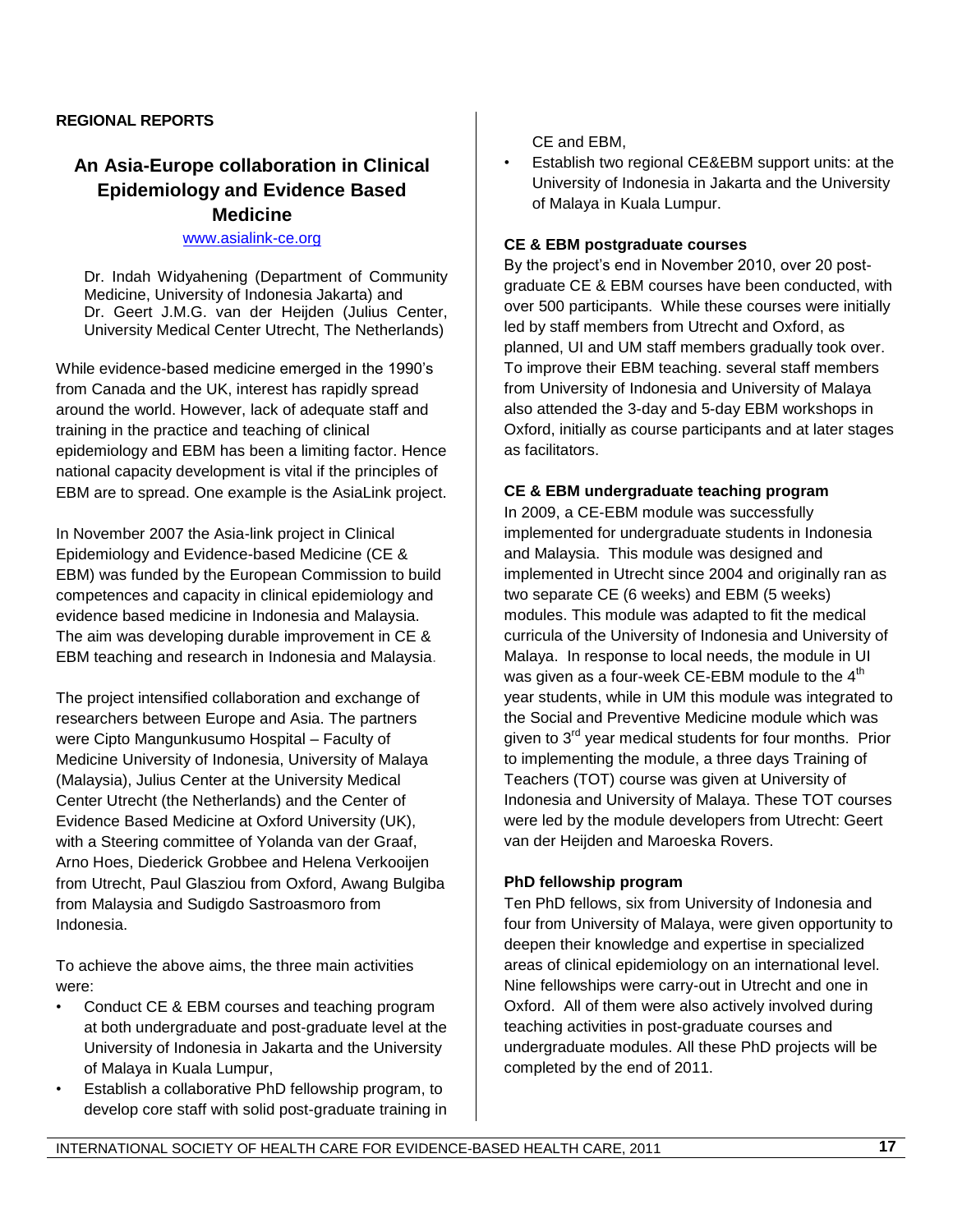#### **Regional CE&EBM support units**

In May 2009 the Julius Center University of Malaya (JCUM) was established. This CE & EBM unit aims to facilitate regional CE & EBM educational and research activities and promote collaboration between Asia and Europe in the area of CE & EBM. In September 2010 the CE & EBM Center at the Faculty of Medicine University of Indonesia – Cipto Mangunkusumo Hospital in Jakarta was officially opened in the presence of the Minister of Health and the EU Ambassador.



#### **Closing Conference**

The international conference "Clinical Epidemiology and Evidence-based Medicine in global perspective" on 27 and 28 November 2010 held in Kuta, Bali, Indonesia, marked the formal closing of the project. Approximately 320 attendees from 11 countries participated in the conference which indicates the growing interest on CE & EBM in Asia. This conference comprised six parallel courses and workshops including basic clinical epidemiology, introduction to EBM, clinical trials, systematic reviews, teaching EBM, and infectious diseases epidemiology and vaccine development. Several experts with international reputation in this area including Paul Glasziou from Bond University (Queensland, Australia) and Oxford University (UK), Arno Hoes and Diederick Grobbee from Utrecht University and Chia Kee Seng from the National University of Singapore were present to share their knowledge.

#### **Continuation of Collaboration**

In order to strengthen and stabilize CE & EBM research and teaching resulting from this Asialink CE & EBM project, Cuno Uiterwaal currently holds a visiting professorship both at University of Malaya. (October-November 2010) then University of Indonesia

(December 2010-January 2011). The collaboration established during this Asialink CE & EBM project will be maintained through joint projects.

Some important lessons from this 3-year project were:

- •Flexibility and adaptation are vital: courses must be adapted to fit the needs and structures of the local environment,
- •An early, but staged, transfer of teaching skills is essential: local teachers need to be identified and learn in stages to take over the undergraduate and postgraduate teaching,
- •Start a PhD program early: a core of PhD trained staff are needed for the leadership roles in CE and EBM.

Colloquially these lessons might be summed up by the sayings: "Adapt to adopt" and "The best time to plant a tree is 20 years ago, the second best time is today".

For more information: [www.asialink-ce.org](http://www.asialink-ce.org/)

### **Evidence-Based Practice Competition in Taiwan**

Ken N Kuo, MD, Cliff Chen, MD and Daniel Lo, MS Taipei Medical University, National Health Research Institutes, Taiwan Evidence-Based Medicine Association

#### **Introduction**

Healthcare providers are becoming aware of their obligation to deliver clinical recommendation in evidence-based practice (EBP) manners, which requires decisions on health care based on the best available and valid evidence (Dawes et al, 2005). In spite of methodology of finding the best evidence appraisal, healthcare professionals somehow do find the difficulties to practice EBP under a busy and immediate response required clinical context (Bennett et al, 2005). In addition, the majority of continuous educational programs are still organized in lectured style which is often short of clinical relevance, fragmentally among different topics and courses, and without interdisciplinary interaction (Institute of Medicine, 2003).

In order to promote EBM and EBP among healthcare professional, and inspired by the WGT (World GameMaster Tournament), we have developed EBP competition using the already available information infrastructure in our setting and incorporating game specific elements, such as predetermined tasks and challenges. The goal of EBP competition is to provide an opportunity to attract all disciplines of healthcare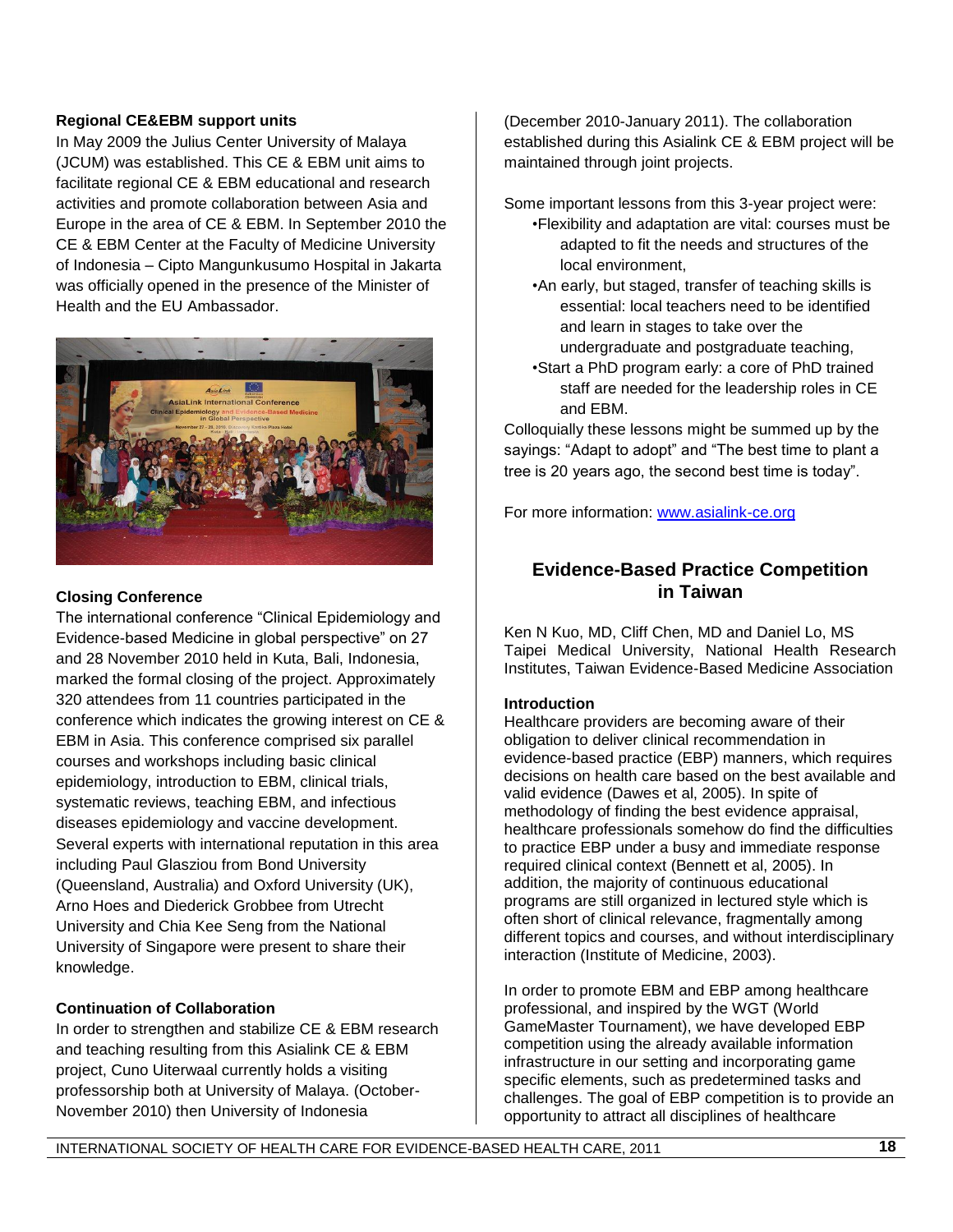professions by introducing the fun and excitement of learning and applying EBP via challenging each other at the same time. The competition was first introduced in 2006 by Taiwan Joint Commission on Hospital Accreditation (TJCHA) with National Health Research Institutes (NHRI) and Taiwan Society of Internal Medicine (TSIM) separately. With the first year pilot experience, TJCHA, TSIM, NHRI and Taiwan Evidence-Based Medicine Association (TEMBA) jointly coorganized the national competition, under information infrastructure support of Taipei Medical University, since 2007 till now.

#### **Components of EBP competition**

The organizers of EBP competition have formed a task force to formulate the related policy and game rule for the competition.

*General rules*

- 1 Participants requirement: 2~3 healthcare professions with at least two different clinical specialties to form a team.
- 2 Task requirements:
	- 2.1 Each team has to develop at least 2 PICO questions according to the clinical scenario provided by the organizers at the inception of the competition.
	- 2.2 Each team has to state clearly detail search strategies, search process and related results based on one of the PICO questions they developed above.
	- 2.3 Each team has to describe the tools applied in appraising selected articles, and their judgment according the criteria of their appraisal tool.
	- 2.4 Each team has to elaborate how the study conclusion can be implied to the patient in the clinical scenario and what should be considered.
	- 2.5 Integrate all tasks above and submitted a Microsoft PowerPoint file at the end of competition within a total of 3 hours timeframe.
	- 2.6 Each team has 10 minutes to present their task results in front of the judges and all participants.
- 3 Evaluation domains and grade weighting
	- 3.1 Judges evaluate participating team performances according 5 domains including quality and quantity of PICO questions, literature search, critical appraisal, clinical application, and presentation. Under each domain, there are several sub-criteria.
	- 3.2 Each domain composes 20% of the total score. Final score of each team are the sum of 5 domain score (weighted).

#### The EBP competition has gained excellent responses from all healthcare societies in Taiwan since it started. The participant teams have continuously increased every year. There were only 10 teams participated in 2006. The number of enrolled teams increased to 38 in 2007, 51 in 2008, 67 in 2009, and 77 in 2010. Our survey of the previous participants showed that most of them did not participate the competition in following year. In other words, it indicated that more new EBP adopters joined this activity every year. There are several factors facilitating the success of our national EBM competition. Firstly, a standardized rule and wellorganized procedure provided a good learning and training protocol for the learners, and consequently resulted in low entry requirement which makes the competition more acceptable for new learners. Secondly, support of the leaders or administrators of healthcare institutions is also crucial because they realized the excellent educational effect and motivation by assigning more teams to participate the competition. Some of the healthcare institutions even held EBP competition within their own setting before the national competition in order to promote learning and training environment, as well as identifying potential winner for competition. Thirdly, most importantly, perhaps, the activity is co-organized by the hospital accreditation body. The recognition from the authority agency effectively reinforces the motivation of participating EBP competition from healthcare providers.

#### **References**

Dawes M, Summerskill W, Glasziou P, Cartabellotta A, Martin J, Hopayian K, Porzsolt F, Burls A, Osborne J. Sicily statement on evidence-based practice. BMC Medical Education 2005 (January); 5:1: doi:10.1186/1472-6920-5-1 Bennett NL, Casebeer LL, Kristofco R, Collins BC. Family physicians" information seeking behaviors: a survey comparison with other specialties. BMC Medical Informatics and Decision Making 2005;5:9 Institute of Medicine. Health Professions Education: A Bridge to Quality. Washington, DC: National Academies Press; 2003.

For more details on running an EBM competition or if you are interested in submitting a report on EBM in your region please contact Prof Ken Kuo at: [KENNANK@aol.com](mailto:KENNANK@aol.com)

#### **Successful promotion outcome**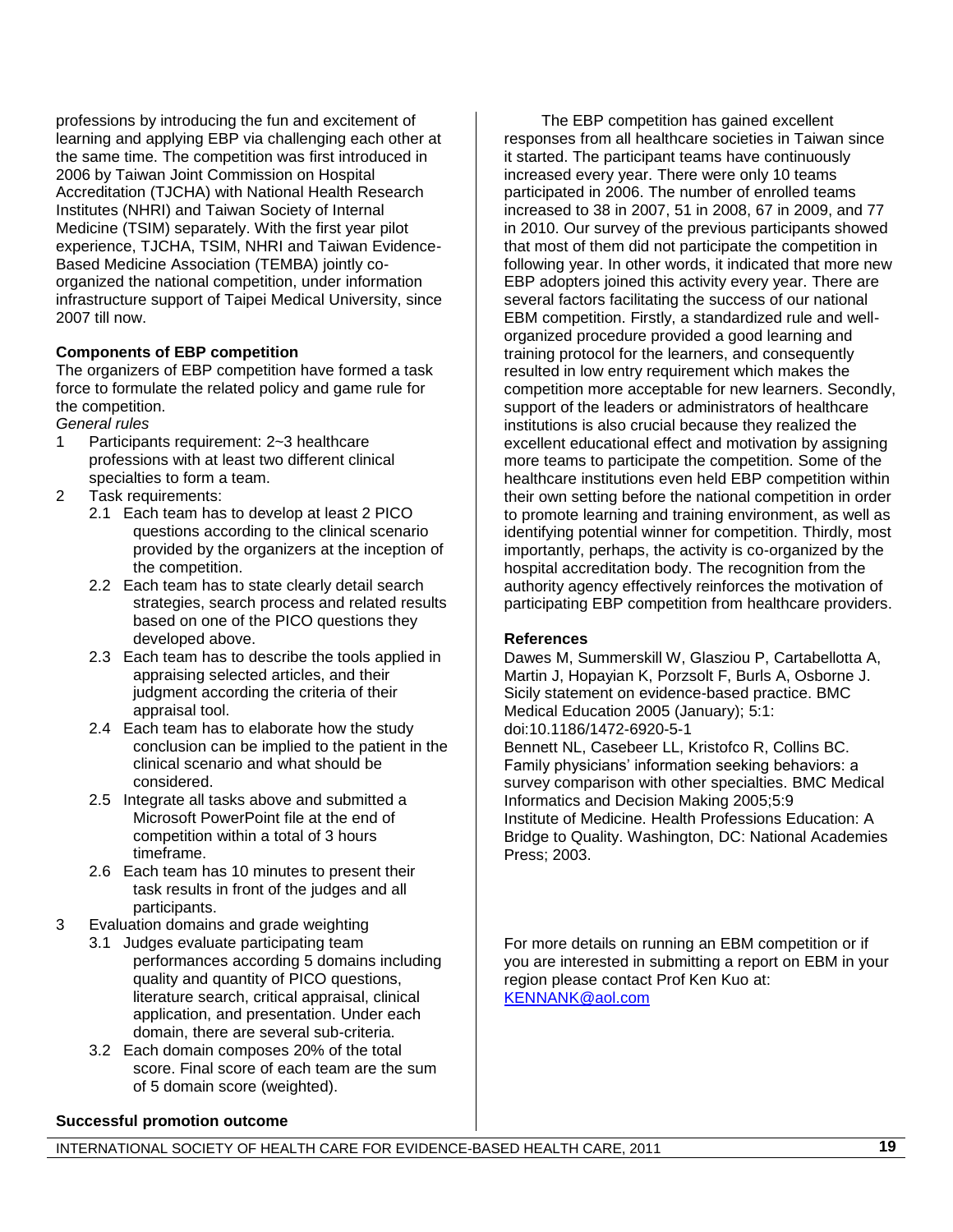## **GUEST CONTRIBUTORS**

**Ghada A Bawazeer [gbawazeer@ksu.edu.sa](mailto:gbawazeer@ksu.edu.sa)**

**Amanda Burls [amanda.burls@dphpc.ox.ac.uk](mailto:amanda.burls@dphpc.ox.ac.uk)**

**Lee-Yee Chong [Lee-Yee.Chong@rcplondon.ac.uk](mailto:Lee-Yee.Chong@rcplondon.ac.uk)**

**Paul Glasziou [paul\\_glasziou@bond.edu.au](mailto:paul_glasziou@bond.edu.au)**

**Geert J.M.G. van der Heijden [G.vanderHeijden@umcutrecht.nl](mailto:G.vanderHeijden@umcutrecht.nl)**

**Thomas Kabir [thomas.kabir@kcl.ac.uk](mailto:thomas.kabir@kcl.ac.uk)**

**Ken N Kuo [KENNANK@aol.com](mailto:KENNANK@aol.com)**

**Daniel Lo [danielnote@gmail.com](mailto:danielnote@gmail.com)**

**Mona Nasser [monalisa.nasser@googlemail.com](mailto:monalisa.nasser@googlemail.com)**

**MR Nobre [mrcnobre@usp.br](mailto:mrcnobre@usp.br)**

**Sharon Mickan [sharon.mickan@dphpc.ox.ac.uk](mailto:sharon.mickan@dphpc.ox.ac.uk)** **Neil Pakenham-Walsh [neil.pakenham-walsh@ghi-net.org](mailto:neil.pakenham-walsh@ghi-net.org)**

**Kameshwar Prasad [drkameshwarprasad@yahoo.co.in](mailto:drkameshwarprasad@yahoo.co.in)**

**Richard Saitz [rsaitz@bmjgroup.com](mailto:rsaitz@bmjgroup.com)**

**Indah Widyahening [indah\\_aribowo@yahoo.com](mailto:indah_aribowo@yahoo.com)**

INTERNATIONAL SOCIETY OF HEALTH CARE FOR EVIDENCE-BASED HEALTH CARE, 2011 **20**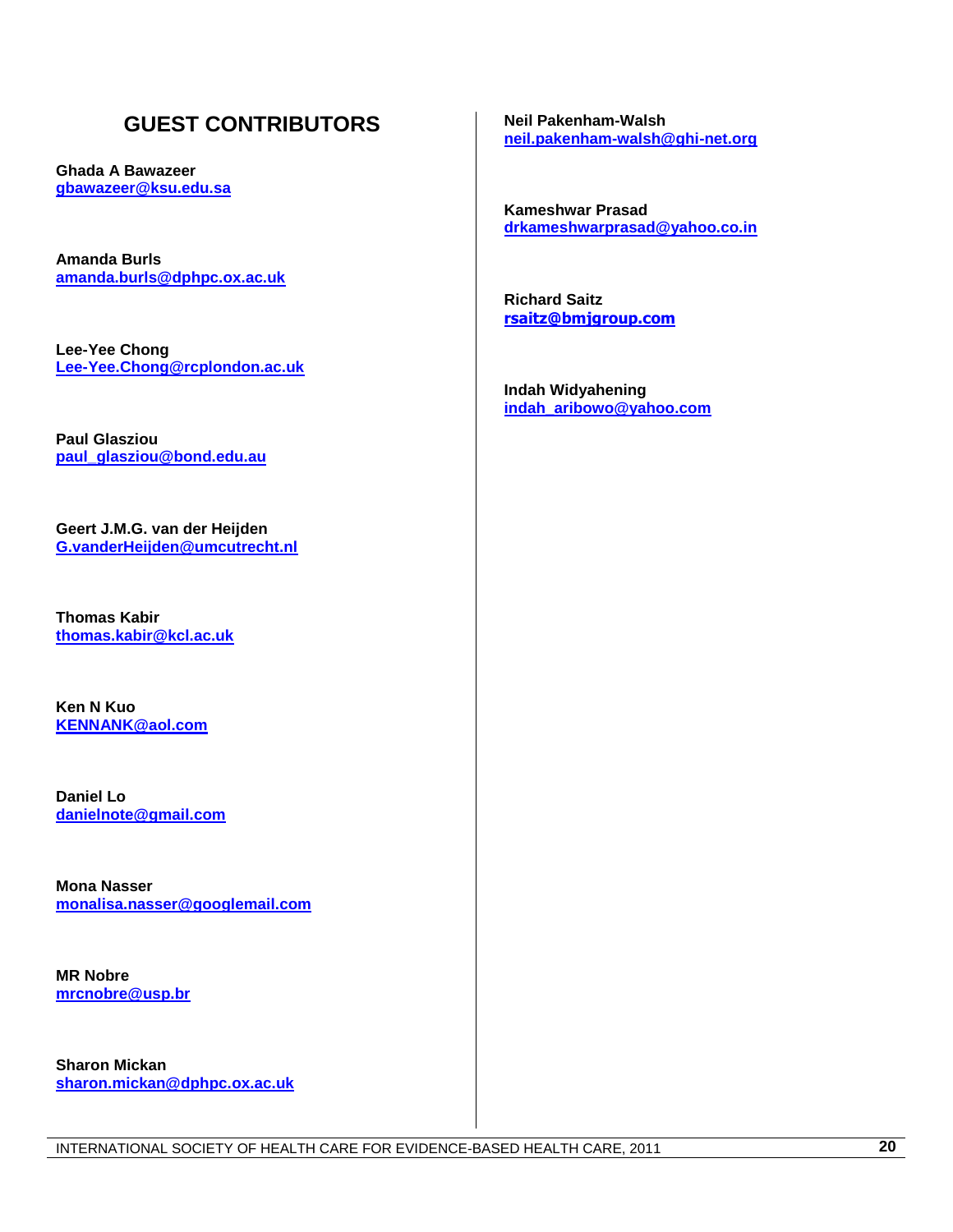#### **EDITORS**

#### *Paul Glasziou*

Professor & Director of the Centre for Research in Evidence-Based Practice Bond University Qld, Australia 4229, & Emeritus Fellow, Centre for Evidence-Based Medicine, Oxford University **[Paul\\_Glasziou@bond.edu.au](mailto:Paul_Glasziou@bond.edu.au)**

#### *Gordon Guyatt*

Professor, Clinical Epidemiology & Biostatistics McMaster University, Faculty of Health Sciences Clinical Epidemiology & Biostatistics 1200 Main Street West, HSC-2C12 Hamilton, ON L8N 3Z5 **[guyatt@mcmaster.ca](mailto:guyatt@mcmaster.ca)**

#### *Jason Busse*

Assistant Professor, Clinical Epidemiology & Biostatistics McMaster University, Faculty of Health Sciences Clinical Epidemiology & Biostatistics 1200 Main Street West, HSC – 2C12 Hamilton, ON L8N 3Z5 **[j.busse@rogers.com](mailto:j.busse@rogers.com)**

#### **EDITORIAL ASSISTANTS**

#### *Chrissy Erueti*

Assistant Professor Centre Manager Centre for Research in Evidence-Based Practice Bond University Qld, Australia 4229 **[cerueti@bond.edu.au](mailto:cerueti@bond.edu.au)**

#### *Deborah Maddock*

McMaster University, Faculty of Health Sciences Clinical Epidemiology & Biostatistics 1200 Main Street West, HSC-2C9 Hamilton, ON L8N 3Z5 **[maddock@mcmaster.ca](mailto:maddock@mcmaster.ca)**

#### **SECTION EDITORS**

Teaching Tips: Kameshwar Prasad (India) - **[drkameshwarprasad@yahoo.co.in](mailto:drkameshwarprasad@yahoo.co.in)** Research & Reviews: Jose Emparanza (Spain) - **[jemparan@chdo.osakidetza.net](mailto:jemparan@chdo.osakidetza.net)** Resource Reviews: Lubna Al-Ansary (Saudia Arabia) - **[lansary@yahoo.com](mailto:lansary@yahoo.com)** Regional Reports: Ken Kuo (Taiwan) - **[KENNANK@aol.com](mailto:KENNANK@aol.com)**